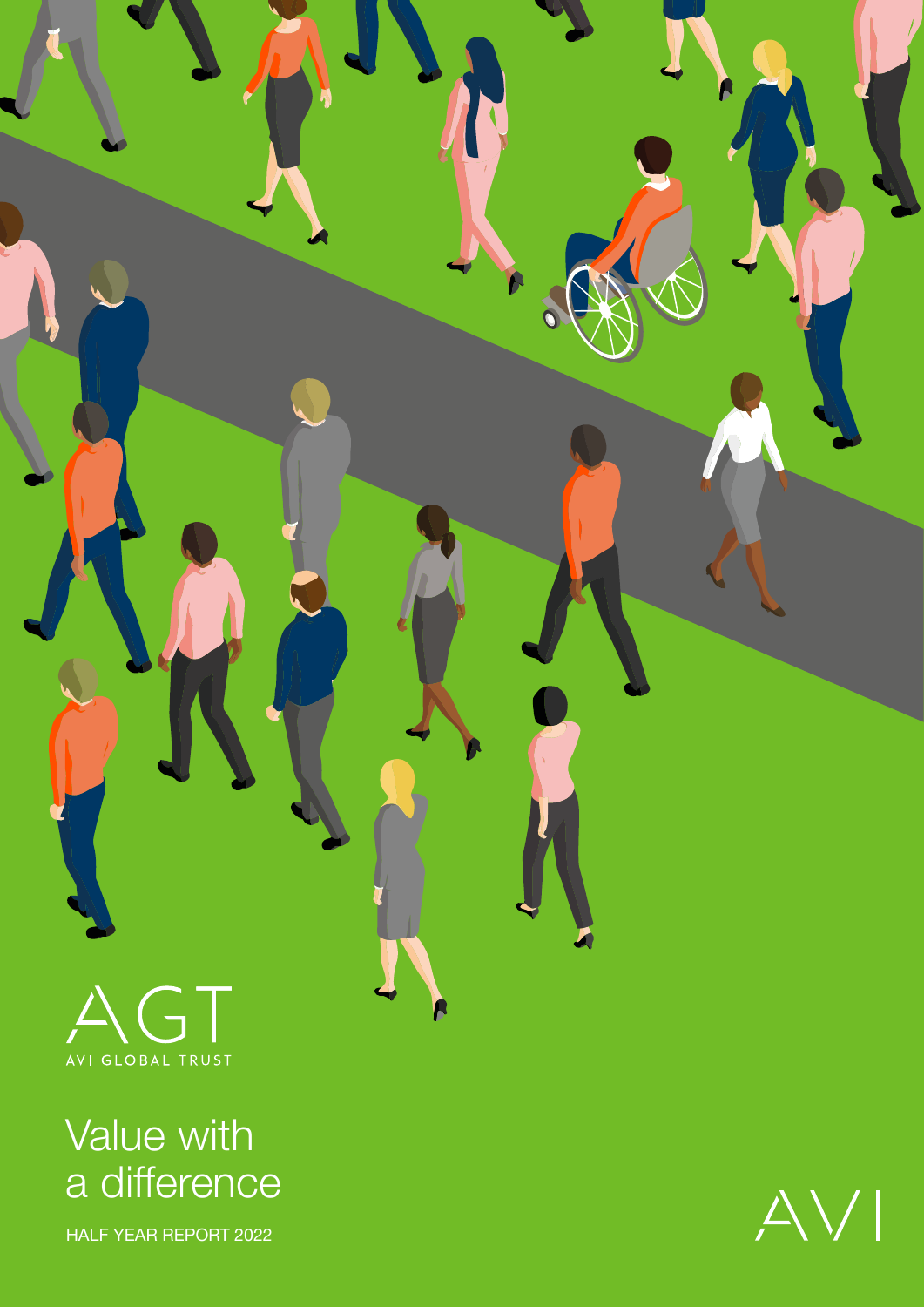Established in 1889, the Company's investment objective is to achieve capital growth through a focused portfolio of investments, particularly in companies whose shares stand at a discount to estimated underlying net asset value.

# **CONTENTS**

- [01](#page-2-0) Financial Highlights
- [01](#page-2-0) Performance Summary
- [02](#page-3-0) Chairman's Statement
- [04](#page-5-0) Investment Manager's Report
- [10](#page-11-0) Investment Portfolio
- [12](#page-13-0) Statement of Comprehensive Income
- [13](#page-14-0) Statement of Changes in Equity
- [14](#page-15-0) Balance Sheet
- [15](#page-16-0) Statement of Cash Flows
- [16](#page-17-0) Notes to the Financial Statements
- [22](#page-23-0) Principal Risks and Uncertainties
- [23](#page-24-0) Directors' Responsibility Statement
- [24](#page-25-0) Glossary
- [26](#page-27-0) Shareholder Information
- [27](#page-28-0) Company Information



We maintain a corporate website containing a wide range of information of interest to investors and stakeholders **[www.aviglobal.co.uk](http://www.aviglobal.co.uk)**

# **9** @AVIGlobalTrust **in** AVIGlobalTrust

# TOTAL ASSETS† £1.2 billion\*

# ANNUALISED NAV TOTAL RETURN†

11.9%\*\*

# EXPENSE RATIO†

0.87%

\* As at 31 March 2022. \*\* Source: Morningstar, performance period 30 June 1985 to 31 March 2022, total return net of fees, GBP. The current approach to investment was adopted in 1985.

† For definitions, see Glossary on pages [24](#page-25-0) and [25.](#page-26-0)

# Retail Investors Advised by IFAs

AVI Global Trust Plc ('AVI Global Trust' or 'the Company') currently conducts its affairs so that its shares can be recommended by Independent Financial Advisers ('IFAs') in the UK to ordinary retail investors in accordance with the Financial Conduct Authority rules in relation to non-mainstream investment products and intends to continue to do so. The shares are excluded from the Financial Conduct Authority's restrictions which apply to non-mainstream investment products because they are shares in an authorised investment trust.

The Company is an Alternative Investment Fund ('AIF') under the European Union's Alternative Investment Fund Managers' Directive ('AIFMD'). Its Alternative Investment Fund Manager ('AIFM') is Asset Value Investors Limited ('the Investment Manager'). Further disclosures required under the AIFMD can be found on the Company's website: [www.aviglobal.co.uk.](http://www.aviglobal.co.uk)

ISA status

The Company's shares are eligible for Stocks & Shares ISAs.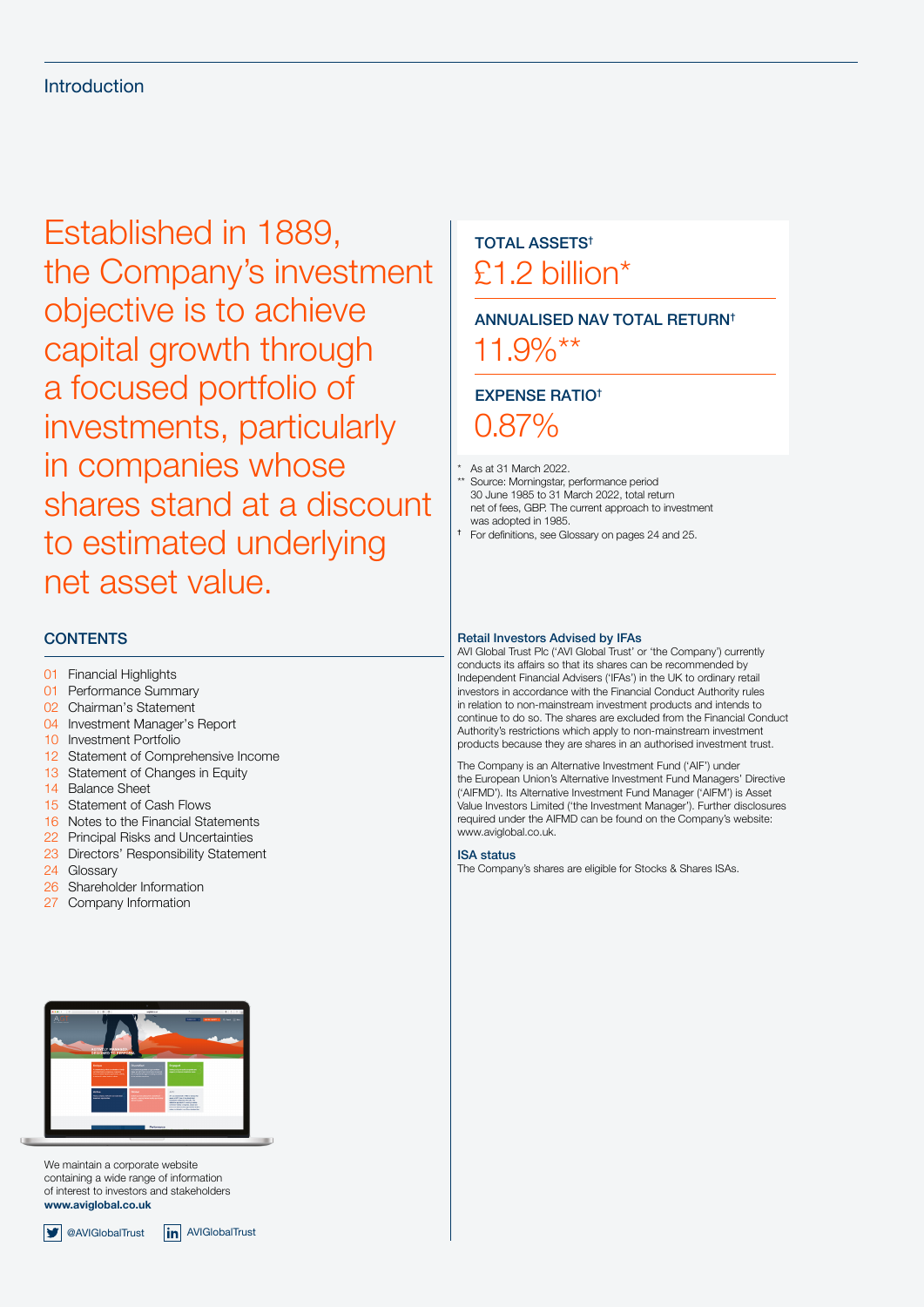# <span id="page-2-0"></span>FINANCIAL HIGHLIGHTS

- Net asset value ('NAV') total return per share increased by +1.3%
- Share price total return -1.2%
- Benchmark index decreased on a total return basis by -1.4%
- Interim dividend maintained at 1.2p

# PERFORMANCE SUMMARY

| Net asset value per share (total return) for six months to 31 March 2022 <sup>1*</sup>                                                                                     |                                                                      | $+1.3%$                                                                       |
|----------------------------------------------------------------------------------------------------------------------------------------------------------------------------|----------------------------------------------------------------------|-------------------------------------------------------------------------------|
| Share price total return for six months to 31 March 2022*                                                                                                                  |                                                                      | $-1.2%$                                                                       |
|                                                                                                                                                                            | 31 March<br>2022                                                     | 31 March<br>2021                                                              |
| Discount*<br>(difference between share price and net asset value) <sup>2</sup>                                                                                             | 9.1%                                                                 | 7.7%                                                                          |
|                                                                                                                                                                            | Six months to<br>31 March 2022                                       | Six months to<br>31 March 2021                                                |
| <b>Earnings and Dividends</b><br>Investment income<br>Revenue earnings per share<br>Capital earnings per share<br>Total earnings per share<br>Ordinary dividends per share | £9.25m<br>1.25p<br>(0.18p)<br>1.07 <sub>p</sub><br>1.20 <sub>p</sub> | £6.17m<br>$0.66p^{+}$<br>$41.44p$ <sup>+</sup><br>$42.10p^{+}$<br>$1.20p^{+}$ |
| Expense Ratio (annualised)*<br>Management, marketing and other expenses<br>(as a percentage of average shareholders' funds)                                                | 0.87%                                                                | 0.84%                                                                         |
| <b>Period Highs/Lows</b><br>Net asset value per share<br>Net asset value per share (debt at fair value)                                                                    | High<br>$242.71p^{+}$<br>$239.44p^{+}$                               | Low<br>197.28p <sup>t</sup><br>$195.11p^{+}$                                  |
| Share price (mid market)                                                                                                                                                   | $222.00p^{+}$                                                        | 172.00p <sup>t</sup>                                                          |

† Restated for Share Split.

1 As per guidelines issued by the Association of Investment Companies ('AIC'), performance is calculated using net asset values per share inclusive of accrued income and debt marked to fair value.

2 As per quidelines issued by the AIC, the discount is calculated using the net asset value per share inclusive of accrued income and with the debt marked to fair value.

# **Buybacks**

During the period, the Company purchased 606,929 Ordinary Shares of 10p each and 3,653,930 shares of 2p each (following the Share Split on 17 January 2022). All 10p shares bought back were placed into treasury. Of the 2p shares bought back following the Share Split, 854,690 were placed into treasury and 2,799,240 have been cancelled.

#### \*Alternative Performance Measures

For all Alternative Performance Measures included in this Report, please see definitions in the Glossary on pages [24](#page-25-0) and [25](#page-26-0).

The Share Split which was approved by shareholders at the 2021 Annual General Meeting took effect on 17 January 2022, and where relevant the numbers quoted in this report take account of the fact that each existing share was replaced by five new shares.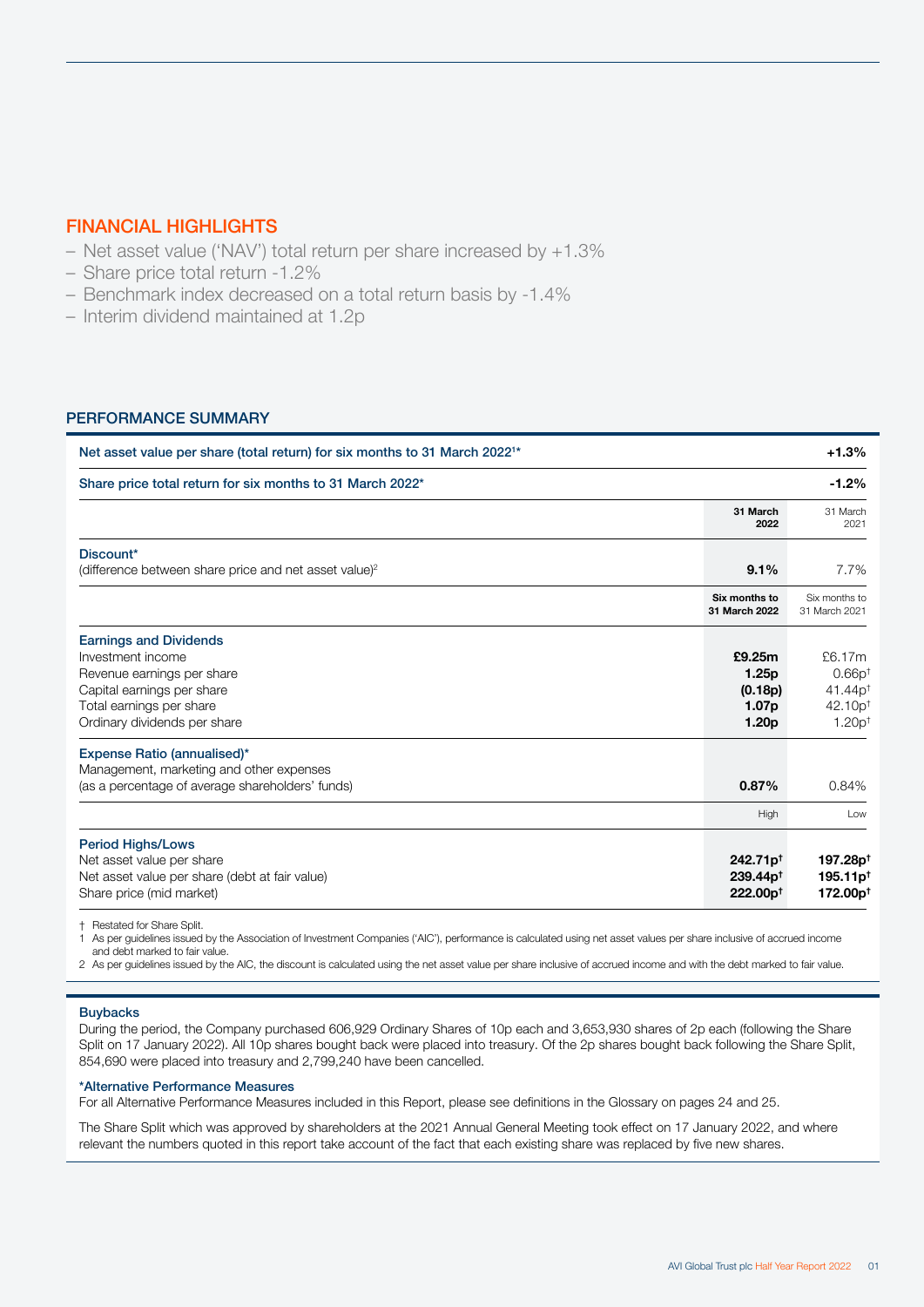# <span id="page-3-0"></span>Chairman's Statement

## Overview of the Half Year

News in the half year under review was dominated by Russia's invasion of Ukraine. The Board and all of those involved with AVI Global Trust are deeply troubled by these events and we hope for a swift and peaceful resolution to avoid further casualties.

Analysis undertaken by the Investment Manager has identified no direct exposure to Russia or to Ukraine. Nonetheless, AGT's portfolio companies operate in a globally-linked economy, and there is potential for the portfolio to be impacted by inflationary and exchange rate pressures brought about by the conflict. The economic effects of the invasion have already been felt in the dramatic rise in the cost of energy and of some basic foodstuffs and there is natural concern that this will lead to ongoing levels of inflation not experienced in the developed world for many years. Broadly based equity market indices fell on the news that war had broken out in Ukraine in late February 2022 but had recovered by late March 2022. To echo the words of our Investment Manager, markets were sanguine in late March 2022, perhaps remarkably so in light of the geo-political and economic challenges that the world is facing and indeed markets became more volatile and fell in value subsequent to the half-year end.

Over the six months under review, the Company's NAV Total Return was +1.3%, outperforming the benchmark index which returned a decline of -1.4%. Since 31 March 2022, global markets have become increasingly volatile, with the Company's NAV returning -3.5%, outperforming the MSCI All Countries World Index which returned -5.1%, but underperforming the AC World Index ex-US which returned -3.4% (as at 27 May 2022).

#### Income and Dividend

Our net revenue for the six months under review was 1.25 pence per share. Shareholders should note that the majority of our revenues are typically earned in the second half of each accounting year. The Board has decided to maintain the interim dividend at 1.21 pence per share, the same level as last year. The Board's current intention remains to at least maintain the dividend at current levels.

#### Gearing

The Company has a mix of fixed, long term and short term debt which is all available for drawdown at short notice. As set out in their report, the Investment Manager has in recent months taken a cautious approach to gearing and post period end the revolving credit facility was repaid resulting in the Company being positioned with no short term debt and almost £150m of liquidity available for investment.

As I have said in previous statements, any increase or decrease in cash and gearing levels is driven primarily by the Investment Manager's view of investment opportunities, and having appropriate available liquidity, and not by views on the future direction of markets. The level of liquidity available provides the Investment Manager with flexibility to pursue investment opportunities as they arise.

#### 1 The Share Split which was approved by shareholders at the 2021 Annual General Meeting took effect on 17 January 2022 and, where appropriate, the numbers quoted in this report take account of the fact that each existing share was replaced by five new shares.

#### Share Price Rating and Marketing

At the end of March 2022, the shares were trading at a discount of 9.1%, which was somewhat wider than the 6.7% at the 30 September 2021 year end. We use share buybacks when the Board believes that these are in the best interests of shareholders and with the intention of limiting any volatility in the discount. During the six months under review, some 6.7 million<sup>1</sup> shares were bought back, representing 1.2% of the shares in issue as at the start of the period under review.

As in previous years we intervened when the Board believed that the discount was unnaturally wide and intend to continue to follow this approach, which is also an approach that our Investment Manager encourages for many of our investee companies. As well as benefitting shareholders by limiting the discount at which they could sell shares if they so wish, buying back shares at a discount also produced a small uplift in value to the benefit of continuing shareholders, by approximately 0.1%.

## Management Arrangements

I noted in my last Annual Report that for much of the preceding 12 months our Investment Manager and other key service providers continued to operate parts of their business with staff working from home. I am pleased to report that offices are now generally open for business as usual but contingency plans remain in place, should the effects of the COVID-19 pandemic require further restrictions in the future.

#### **Directors**

As previously reported, Nigel Rich retired at the Annual General Meeting in December 2021. I would like again to record the thanks of his fellow Directors and of the Investment Manager for Nigel's invaluable insights and guidance over the last nine years.

Following Nigel's retirement Calum Thomson took over the role of Senior Independent Director.

As previously announced, I will retire from the Board at the AGM in December 2022. My fellow Directors have started the process to recruit a new non-executive director and to identify a replacement chairman.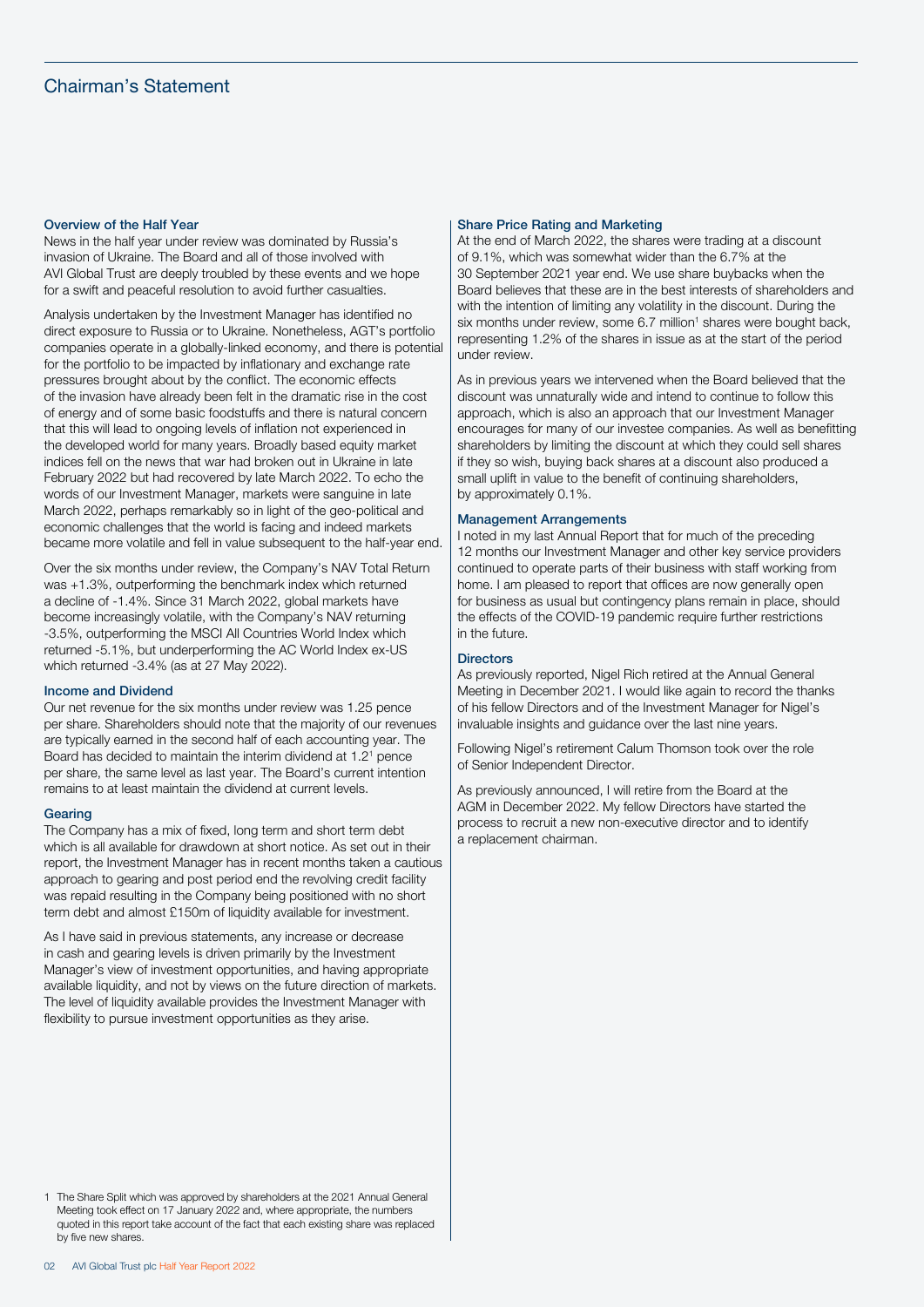### Annual General Meeting

The Board was pleased to welcome shareholders back to a "live" AGM on 16 December 2021 after having been obliged to hold the previous year's event behind closed doors. All resolutions were passed by a large majority and the Board appreciates shareholders' engagement and support.

While most of the resolutions at the AGM were routine in nature, shareholders approved a Share Split, under which each existing share was sub divided into 5 shares. This took effect on 17 January 2022.

The Board recognises that not all shareholders are able to meet us at AGMs and if you have any questions or comments about any matter relevant to the Company, please write to us either via email at [aviglobal\\_cosec@linkgroup.co.uk](mailto:aviglobal_cosec@linkgroup.co.uk) or by post to The Company Secretary, AVI Global Trust PLC, Beaufort House, 51 New North Road, Exeter, Devon, EX4 4EP.

### Outlook

The world has been unpredictable in the last few years, with the economic shock of the pandemic two years ago now being joined by war in Europe. Our thoughts are first and foremost with the victims of war but as investors we also look to the broader economic consequences of events. The major issue looking forward is energy and food price inflation adding to supply chain issues resulting from the pandemic. The concern is whether this will lead to people seeking to counter higher living costs with higher wage demands, which can then lead to an inflationary spiral, potentially impacting companies' earnings.

Against this background, AVI's focus on owning high quality investments with the possibility of benefitting from tangible but unrealised value has proven effective in protecting shareholders from the worst excesses of market volatility. Our Investment Manager reports a number of attractive opportunities and, as they have been cautious with deployment of debt, we have a substantial amount of available cash to deploy. While these are undoubtedly difficult times, your Board believes that AVI's approach will continue to generate attractive returns over the long term.

Susan Noble Chairman

8 June 2022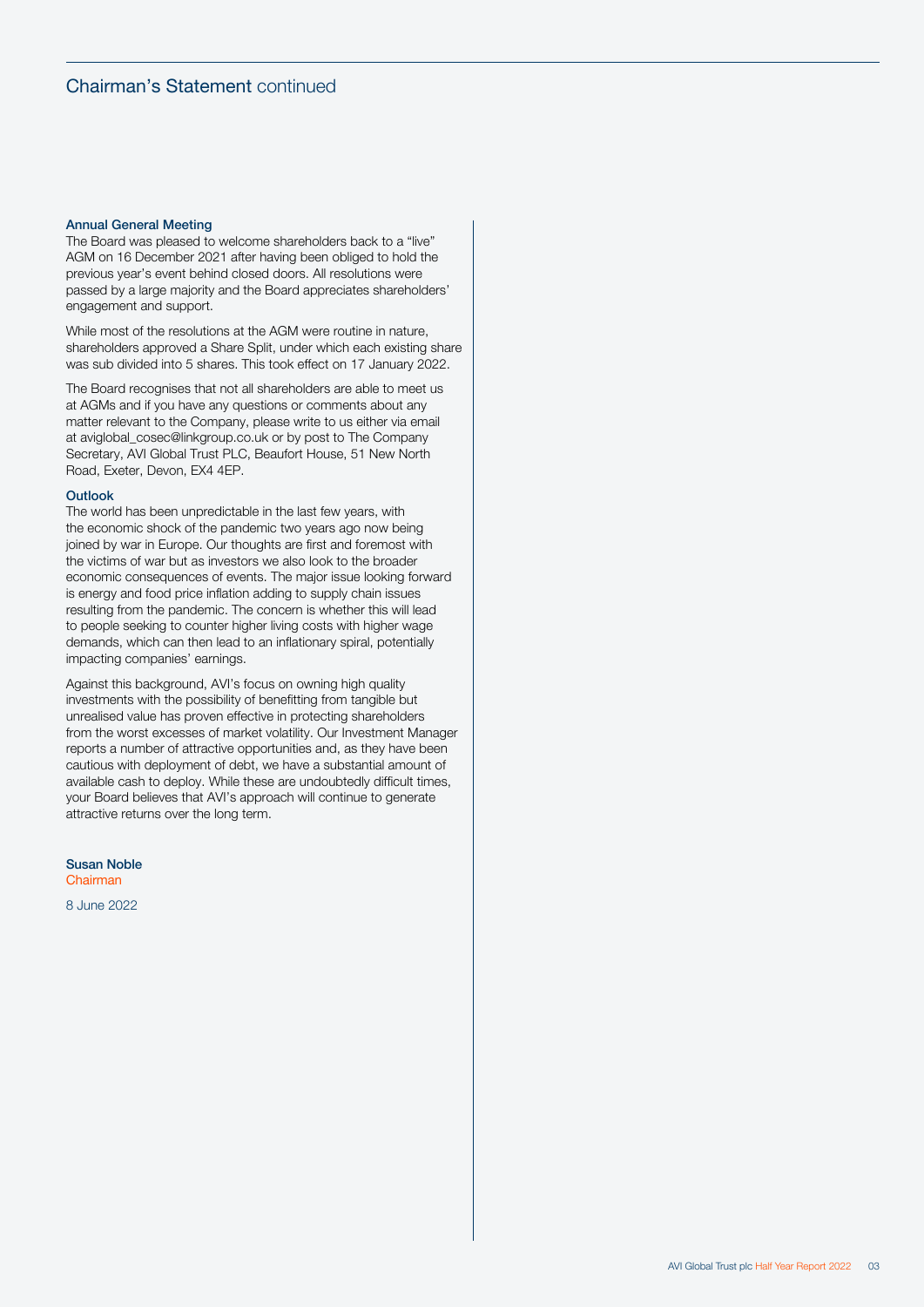### <span id="page-5-0"></span>PERFORMANCE REVIEW

Over the past six months the world has become a far more worrying place. First and foremost, the human cost of the invasion by Russia of Ukraine is at the forefront of our minds and a source of much sadness and fear. On the economic front, the war in Ukraine has compounded the inflationary trends that have been apparent for some time now and put paid to any notion that the high inflation experienced in the post-COVID era would be transitory. Monetary policy in many developed countries is clearly behind the curve, and central banks will have their work cut out for them taming the inflationary beast with higher interest rates without tipping economies into recession.

If this is the economic and geopolitical backdrop, it is somewhat surprising that global equity markets were relatively sanguine in March 2022 before becoming more volatile. Over the past six months, the MSCI AC World ex US (your Company's comparator benchmark) and the MSCI AC World have delivered returns of -1.4% and +3.4% respectively, whilst your Company has returned +1.3% – an outperformance of +2.7% over the benchmark.

The relatively benign equity market performance, however, masks heightened volatility across many risk assets. The yield on the 10-year US Treasury, a key indicator of US interest rates, has increased to 2.3% from 1.5% at the end of September 2021; the price of Brent Crude Oil is above \$100 a barrel, having been below \$80 at the end of September 2021. And in the currency markets, the divergence of monetary policy between the US and Japanese central banks has put downward pressure on the Yen, which fell by 8% over the period, leaving it arguably extremely under-valued. Within equity markets there has been a noteworthy fall in the value of the "Unprofitable Tech Index"1 of -35% over the period.

With the Federal Reserve and the Bank of England firmly in monetary tightening mode, and the European Central Bank apparently intent on following later in the year, equities will face increasing headwinds.

As we have described on many occasions in the past, we are bottom-up stock pickers. We build portfolios based on our assessment of fundamental valuation and pay no regard to the constituents of any market index. As long-term investors we see little merit in trying to time markets over the short-term and thus our portfolio will typically be 100% invested much of the time. Having said that, as an investment trust, we do have the ability to use gearing, and over the past few years AVI Global Trust has taken out a mix of long term and short term debt at relatively low interest rates. Towards the end of 2021 we began reducing the gearing that we were employing to the point that we were not using any of our available debt by the end of February 2022. This was in response to what we perceived to be excessive valuations in parts of our potential investment universe, reflected often in narrow discounts and, on occasion, premia to NAV.

We believe that in the current market environment it makes sense to have some fire-power in reserve and at present we have almost £150m of available credit facilities to deploy. In terms of the current portfolio, as markets became more expensive and as we took profits in some names, the portfolio has become more concentrated as we focused on those companies that we believed to be most attractively valued. Names which we added to or initiated a position in over the period include Eurazeo, IAC, Aker, Pershing Square Holdings, Universal Music Group, and Wacom, whilst those which we sold out of or reduced include Investor AB, VNV Global, Associated British Foods, Pasona Group, Keisei Electric Railway, and Hipgnosis Songs Fund (to fund the purchase of UMG).

## Contributors and Detractors for the six months ending 31 March 2022

|                              | Contribution <sup>1</sup> |
|------------------------------|---------------------------|
| Contributors                 |                           |
| Pershing Square Holdings     | $+0.99%$                  |
| Oakley Capital Investments   | $+0.96%$                  |
| Aker ASA                     | $+0.95%$                  |
| SC Fondul Proprietatea       | $+0.82%$                  |
| Wacom                        | $+0.62%$                  |
| <b>Detractors</b>            |                           |
| IAC/InterActiveCorp          | $-1.01%$                  |
| <b>Third Point Investors</b> | $-0.83%$                  |
| Godrej Industries            | $-0.67%$                  |
| <b>EXOR</b>                  | $-0.47%$                  |
| Pasona                       | $-0.42%$                  |

The weighted average discount on the portfolio<sup>2</sup> has tightened over the period from 30% to 28%. Over the first quarter of 2022, AGT's potential investment universe experienced a general discount widening from the market peak in November 2021, driven by inflationary concerns and geopolitical tensions, before snapping back to more normal levels in the last few weeks of March 2022. As is typically the case when markets experience bouts of increased volatility, the widening discounts at the start of 2022 acted as a shortterm headwind to our performance. While discounts still remain far narrower than the extreme levels seen in March 2020 (46% weighted average discount on AGT), the potential for prolonged periods of wide discounts, in light of ongoing global political and economic instability, may present an opportunity to improve the quality of our portfolio and the prospects for long term returns.

Since 31 March 2022, global markets have become increasingly volatile, with the MSCI World Index having fallen -5.1%3. Inflation and central banks' attempts to quell it remain the issue of the day. Rising bond yields and the re-pricing of risk has led to significant corrections in more Icarian parts of the market. Whilst the impact at the equity index level had remained relatively muted, it is starting to become more meaningful. Volatility and uncertainty remain high. In such a risk-off environment discounts tend to widen, and this is what we have witnessed, with the portfolio weighted average discount widening to -30.2%<sup>3</sup>.

We continue to believe that this portfolio is a collection of good quality businesses trading at attractive valuations and sporting generally sound balance sheets, and are optimistic for their long term prospects despite the presence of an unusually elevated number of macroeconomic challenges that may present headwinds over the short term.

In the following section we discuss a number of contributors and detractors to performance over the period.

- 2 Refer to definition of Portfolio weighted average discount in the glossary on page [25.](#page-26-0) 3 As at 27 May 2022.
- 
- † Contribution is the percentage amount that a position has added to the Company's net asset value over the six-month period.

<sup>1</sup> Goldman Sachs index of unprofitable technology.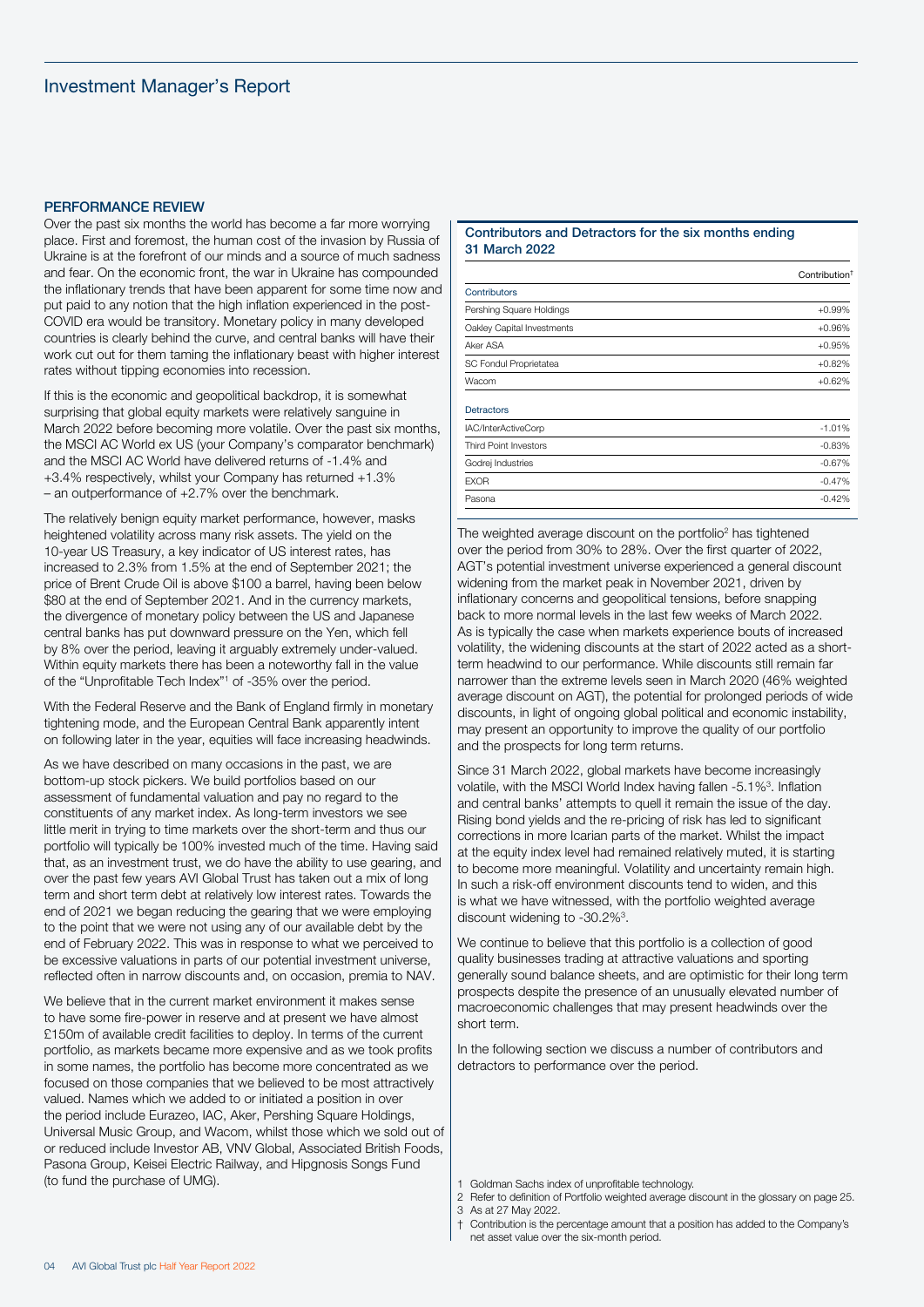# CONTRIBUTORS/DETRACTORS

## Pershing Square Holdings

(NAV: +11% / Price: +10% / Discount: -30% / Contribution: +0.99%) Pershing Square Holdings (PSH) was our largest contributor over the period. Exceptionally strong NAV growth in the last few weeks of the period resulted in solid outperformance of the S&P 500 Index, buoyed by a sharp rally in Universal Music Group (UMG) and other portfolio holdings that had been hit hard up to that point in the market sell-off of 2022.

PSH's NAV appreciated by +11% in its traded currency of US dollars, with a slight widening of the discount dampening share price returns to +10%. Dollar strength vs Sterling improved returns experienced by AGT shareholders to +12.7%.

It is noteworthy that, excluding the tiny option-like positions in the preferred securities of Fannie Mae and Freddie Mac, only two of PSH's portfolio companies (Hilton Worldwide and Howard Hughes Corp) themselves outperformed the S&P 500 over the time period in question. And that two material holdings, Domino's Pizza and Chipotle Mexican Grill, suffered double digit share price declines. So how did PSH's overall NAV growth manage to outperform the S&P 500?

The answer is found in a derivatives position established by the manager in late 2020 to protect against the negative impact on equity markets of rising interest rates. Predicated on a view that fiscal stimulus combined with pent-up demand in the aftermath of COVID lockdowns would likely lead to an increase in inflation, the manager built a large notional position in interest rate call options ("swaptions") that would increase in value as market expectations of rate rises to combat inflation increased. This paid off handsomely as the two-year US Treasury Yield (to which the swaptions are predominantly linked) rose from 0.28% to 2.33% over the six-month period covered by this report. We estimate that the swaptions position has added in excess of +15% to PSH's NAV since it was established. As with the successful hedge (via credit default swaps) put on in early 2020 ahead of the COVID-induced market sell-off, this latest position was highly asymmetric at its inception with downside limited to the relatively small amount paid as call option premium.

We remain excited by the prospects for PSH's portfolio companies, in particular its largest holding UMG, which we estimate represents 27% of PSH's NAV. Our prior research on UMG when it was owned by Vivendi, and on Sony Music given our large position in Sony Group Corp, led us to appreciate the secular growth attractions of the music industry and the advantaged positioning of content owners in the value chain. Streaming has transformed the industry in terms of both growth and quality of earnings, and our bullish outlook led us to establish positions in Hipgnosis Songs Fund and Round Hill Music Royalty Fund (the latter later being sold to fund an increased holding in the former).

Over the period, in part funded by sales of Hipgnosis Songs Fund, we initiated a direct position in UMG which – unlike the former – should benefit substantially from operating leverage as its top line grows. We see a long growth runway ahead as streaming subscription services penetrate further into emerging markets, subscription prices rise in developed markets, as music becomes increasingly monetised on social media, and in gaming with the profits from such inuring disproportionately over time to UMG and other content owners.

PSH's discount remains anomalously wide (30% at the reporting period end) for a company with such a strong performance track record and deft employment of hedges over the past three and five years. PSH remains AGT's largest position.

## Oakley Capital Investments

(NAV: +20% / Price: +19% / Discount: -21% / Contribution: +0.96%) Oakley Capital Investments (OCI) was the second largest contributor to returns for the period generating a NAV total return of +20% which, while the discount widened to -21% from -20%, resulted in a share price total return of +19%.

The majority of this strong performance comes as a result of Oakley's stellar full-year results which were announced on the 26th January 2022. The company reported a strong NAV growth of +35% for 2021, vs. +9% for the MSCI ACWI ex US. Positively, the majority of the returns came from EBITDA growth within the portfolio (76% of returns) as LTM EBITDA\* grew at an average 28% across the portfolio, with some support from multiple expansion and uplifts on disposals of assets (24% of returns).

The crown jewel of the portfolio, IU Group (a German private university), performed particularly well and drove a significant uplift to Oakley's NAV (+52p to NAV per share) in 2021. What started out as a German-only online university now has line of sight to become Europe's largest university. The group initially had 18k students when it was acquired in 2015, that number now stands at 80k. Currently being carried at a gross multiple on money invested of 9.3x, if OCI were to dispose of their stake in IU, it would make Fund III the best performing mid-market fund, earning a gross money multiple of c. 4x. With IU Group now actively marketed outside of Germany, the trajectory for future growth makes it a very exciting asset. Elsewhere in the portfolio there were strong performances by Grupo Primavera (business software), Contabo (Cloud severs), Facile (price comparison website), and Wishcard (gift cards). The portfolio now boasts having over 75% of its revenues from recurring sources and over 70% of its holdings delivering services digitally.

2021 was a busy year for OCI, with six new investments including Idealista (online real estate classified advertisements), Dexters (London real estate agent), ICP Education (UK nurseries network), ECOMMERCE ONE (German e-commerce solutions), ACE Education (higher education) and Seedtag (digital advertising). Notably, the company also exited Tech Insights in February 2022 at a 131% premium to its carrying value and a 19x gross multiple of money invested, generating a +24p uplift to Oakley's NAV.

We continue to believe that Oakley's strategy is a winning one, focusing on business sectors/themes that it knows well with strong growth prospects, deals sourced by a network of Oakley-friendly entrepreneurs, and a determination to execute complex transactions. The result of this strategy, particularly the latter two aspects, is that 75% of deals are uncontested, which is unusual in the private equity world. Despite these unique merits, OCI continues to trade on a 22% discount – one of the widest of its peers, and notwithstanding its stellar track record as one of the top-performing listed private equity funds in London.

With OCI, we are being offered a high-quality, fast-growing portfolio, that is backed by a manager with a distinct deal sourcing strategy. This distinctive strategy, alongside a Board that is making significant efforts to improve governance, and at a discount of 22%, makes OCI an exciting holding.

\* Refer to glossary on page [25.](#page-26-0)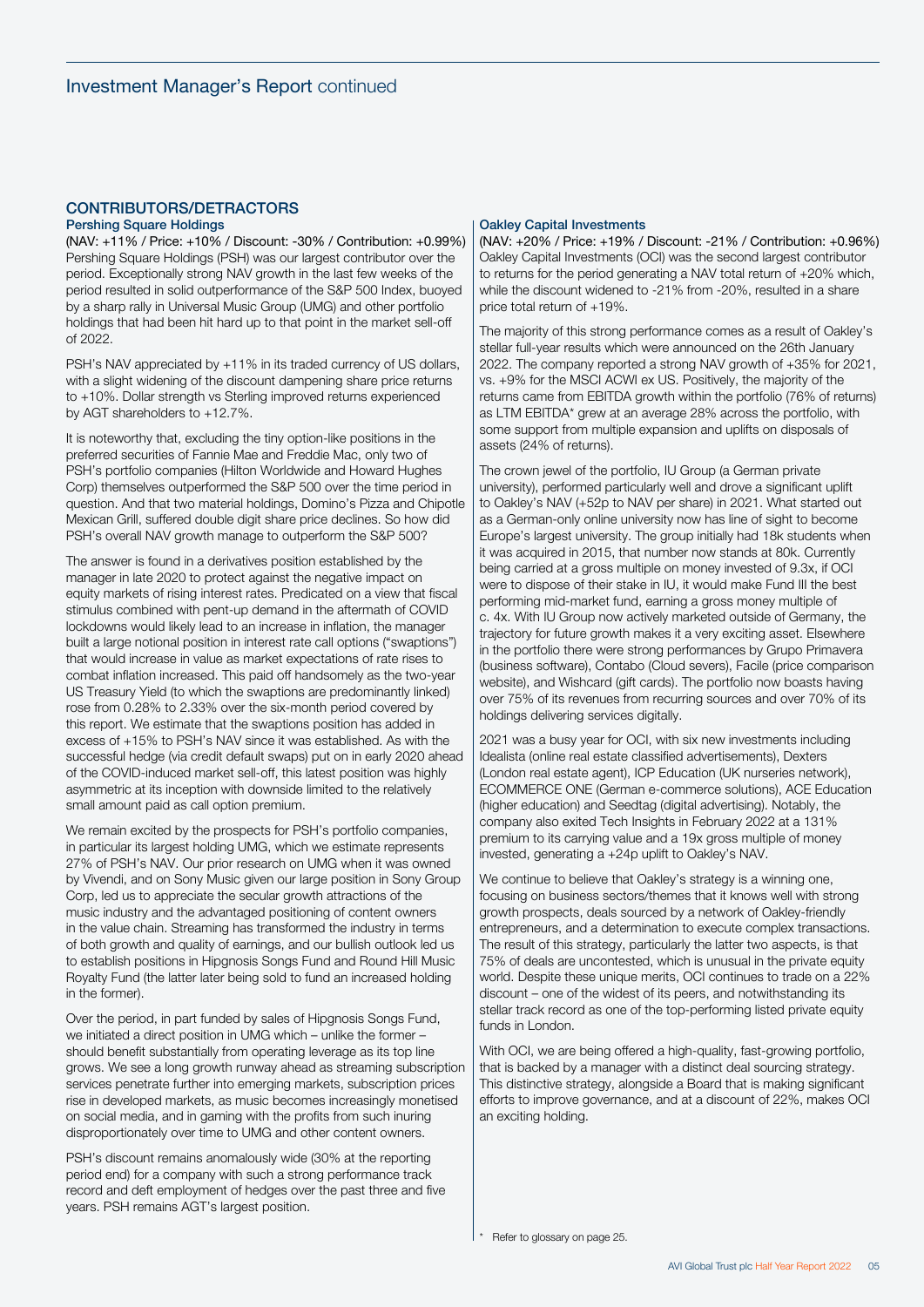# CONTRIBUTORS/DETRACTORS CONTINUED Aker ASA

(NAV: +6% / Price: +19% / Discount: -19% / Contribution: +0.95%) Aker was a material contributor to performance during the period, as the shares returned +19%. This was split roughly one third from NAV growth (+6%) and a narrowing of the discount from 28% to 19%.

The largest component of Aker's NAV is Aker BP. Shares in Aker BP returned +19% during a period in which Aker BP agreed to merge with Lundin Energy, creating a leading low-cost-low-emission oil and gas company.

We wrote in last year's Annual Report that oil and gas companies would likely fair well going forward in a world starved of oil and gas capex and production growth. We believe that this continues to be true with a structural imbalance between demand for, and supply of, hydrocarbons. Russia's invasion of Ukraine has accentuated this in the most distressing of circumstances. In this environment, oil prices have been volatile, moving from \$78 to a high of \$128, and then down to \$104 following the release of the United States Strategic Petroleum Reserves at the end of March 2022, as well as concerns about the outlook for global growth following the (momentary) inversion of the yield curve. As at 27 May, oil prices have continued to demonstrate excessive volatility, currently standing at \$116. We expect the combined Aker BP-Lundin entity to create significant shareholder value over the coming decade, with low-cost-low-emission producers playing an important, elongated and underappreciated role in the energy transition.

We do however concede, and indeed celebrate, the fact the transition is a one-way street. In this vein we are excited about the long-term prospects for value creation by Aker Horizons, the renewable energy holding company which Aker established in 2020. Investor sentiment toward the sector has swung from euphoria to pessimism in recent months, and Aker Horizons' share price declined by 32% during the period, detracting from Aker's NAV. Aker has a history of going against the grain and investing through the down-cycle to create value in the long run. We believe that they will adopt a similar strategy, and that their industrial know-how and partnership model stands them in good stead to create value in the years ahead.

We increased the position by just under 20% over the interim period and now own 60% more shares than we did a year ago. Having first invested in Aker in 2008, AGT has earned an IRR of +19% over the holding period. We remain excited about prospective returns.

# Fondul Proprietatea

(NAV: +17% / Price: +20% / Discount: -4% / Contribution: +0.82%) Fondul Proprietatea (FP) was our fourth largest contributor for the period, continuing its impressive run over the last several years. Held by AGT since late-2014, FP is a Bucharest- and London-listed closedended fund originally set up to provide restitution to Romanian citizens whose property was seized by the former Communist government. Today, FP provides exposure to some of Romania's most attractive utility and infrastructure assets and has a policy of distributing all excess cash and realisation proceeds to shareholders via dividends and buybacks.

The current portfolio is heavily concentrated in a few assets as a result of the aforementioned policy, with the crown jewel being the 20% stake in unlisted hydropower producer, Hidroelectrica, that accounts for over two-thirds of FP's NAV.

FP's discount tightened materially over the six-month period, moving in from 20% in October 2021 to 4% at the end of March 2022 on the back of excitement around the IPO prospects for FP's stake in Hidroelectrica. FP's NAV was up by +17%, resulting in a total share price return of +20%.

Hidroelectrica is a unique asset and will be the only listed pure-play hydroelectric power company in the world. With it firmly ticking both the ESG and dividend yield boxes, there is reportedly a long queue of pension funds and other institutions keen to buy shares in the listing which is expected to occur in the fourth quarter of 2022. The valuation multiples on which closest peer Verbund trades suggest there may be scope for material upside, even after the application of a sizeable country discount to reflect Hidroelectrica's more uncertain regulatory backdrop, but the current insistence of the Romanian government on the IPO being a Bucharest-only listing presents a problem given the very large size of the listing relative to the Bucharest market, and there is lobbying work ahead for FP's manager if they are to achieve their goal of a dual listing in London.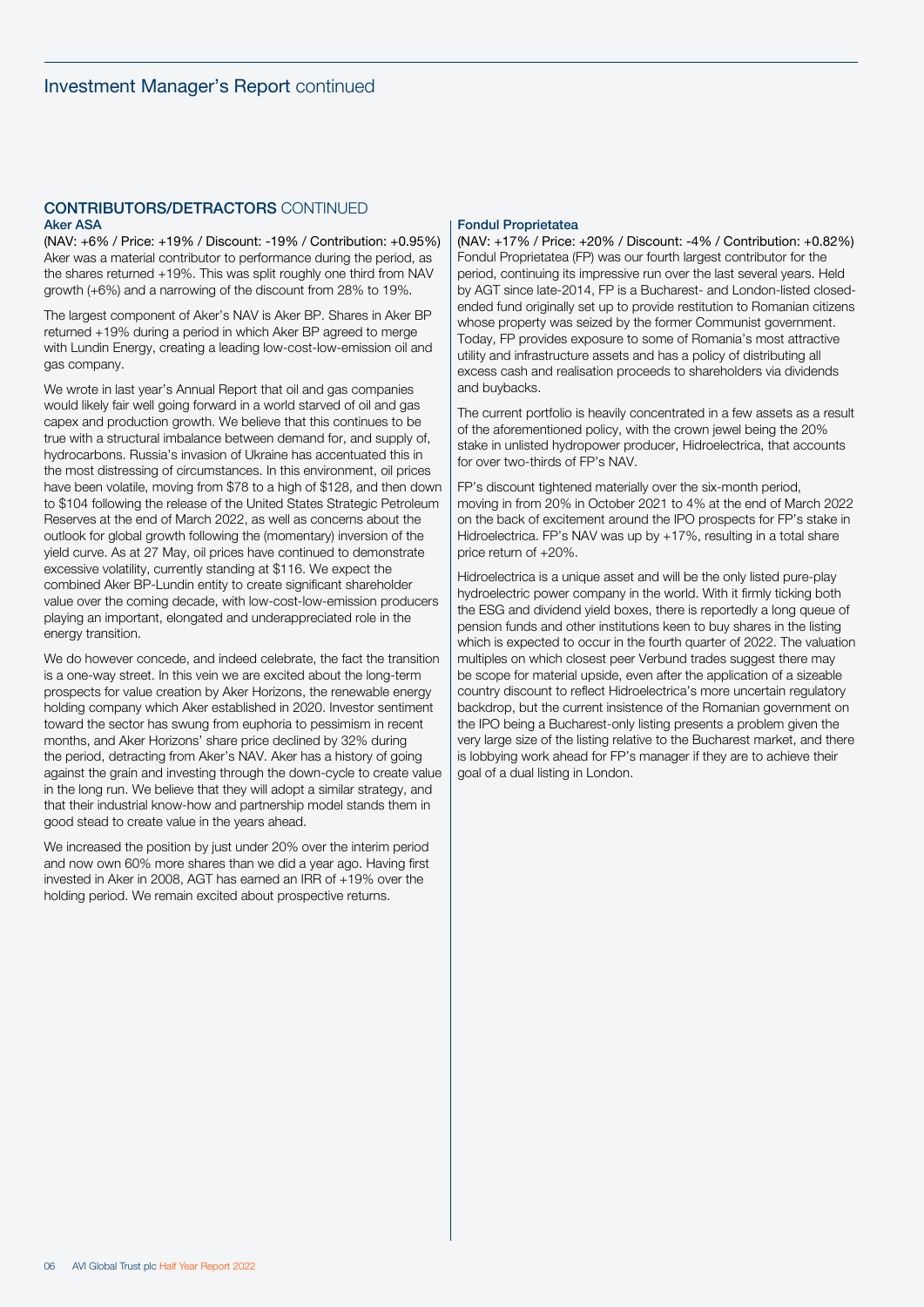# CONTRIBUTORS/DETRACTORS CONTINUED Wacom

(NAV: -8% / Price: +34% / Discount: -18% / Contribution: +0.62%) Wacom was the fifth largest contributor during the period, reflecting its steady operations even after the lifting of social restrictions. Wacom is the world's largest display-tablet manufacturer with approximately 60% market share across the globe. The company returned +34.2% in the period vs. TOPIX which returned -1.8%. Management have guided for a stellar set of FY2022 results, expecting JPY 12.5bn in operating profit, a +125% increase compared to its pre-COVID performance. Wacom's top-line has been growing at a 7.6% compound annual growth rate since 2017.

In the commerce segment (B2B), Samsung, one of Wacom's largest clients, announced in February 2022 that it will be launching the Galaxy S22 Ultra with Wacom's S-Pen fully integrated into the product. The company also announced its intention to expand the S-Pen integration across its models from S-Series to Z-Series. We believe that this is going to be a major growth driver for Wacom's business from 2022 in the Technology Solution segment.

Moving to the consumer business, Wacom has achieved an annual growth rate of 18.7% in the Display Tablet segment and 9.4% in the Pen Tablet segment vs. pre-COVID levels. We believe that the growth of these businesses has not only been driven by the past two years of remote working, but also because of the new business domains, such as the educational segment, and the expansion of the business into more product line-ups e.g., Wacom One, which are marketed to entry-level designers.

The company has also continued to buyback its shares, completing JPY 3 billion (equivalent to c. 2.0% to the current market cap), with JPY 7 billion committed to further buybacks in its mid-term plan period to 2025.

Through our private engagement with the company, both the internal and external directors have shown a proactive attitude to enhance their ESG efforts. At present, the company has not provided a sustainability report to the public, and we feel that publishing this in its Integrated Report could be a significant driver in attracting new investors' attention to Wacom.

Even with the company's healthy share price performance, it is still at a discount of 18% compared to its broader peer set (10.7x vs. 13.0x Fwd EV/EBIT\*). We remain excited by the prospect of Wacom's strong future operating performance, and hope to continue building our relationship with management.

# IAC/InterActiveCorp

(NAV: -15% / Price: -23% / Discount: -33% / Contribution: -1.01%) IAC – the north American internet-focussed holding company controlled by Barry Diller – was the most significant detractor from your Company's performance during the interim period. The shares declined by -23%, as a -15% decline in the NAV was compounded by a widening of the discount from 25% to 33%. In reaction to this share price weakness, we increased the position by more than 50%.

IAC specialises in building businesses that are trying to transition sectors from offline to online, such as Expedia for travel, and Match for dating. Such businesses are typically capital light, exhibit network effects and enjoy strong structural growth trends. IAC, who describe themselves as the "anti-conglomerate conglomerate", have a track record of spinning these off to shareholders when they reach maturity, having spawned 10 public companies.

Having spun-off Match and Vimeo in 2020 and 2021, today IAC is back in building mode with a portfolio as follows: 1) Dotdash Meredith, a digital media company formed in 2021 when IAC's Dotdash acquired the illustrious media assets of Meredith Corp; 2) a listed stake in Angi, the leading homeservices market place; 3) a listed stake in MGM Resorts International, whose BetMGM is a leader in the nascent US sports betting and online gaming market; and 4) a collection of smaller unlisted assets, the most promising of which are [Care.com,](http://Care.com) a marketplace trying to bring the \$300bn care market online, and a minority stake in Turo, a peer-to-peer car rental marketplace.

Investors tend to get excited about IAC when they are about to spin-off an asset, and grow despondent during the lulls when there are no "obvious" catalysts on the horizon. This is reflected in discount widening.

On top of this IAC's NAV has suffered from a sharp decline in Angi, shares in which declined by -54% during the period, as the correction in US internet / tech multiples combined with weaker than expected results to create the perfect storm. Investors are highly sceptical as to whether (relatively) new CEO Oisin Hanrahan can successfully execute on the fixed price strategy and reinvigorate growth. We admit that the jury is still very much out, but note that IAC management – arguably one of the most experienced builders of internet businesses – are seeing enough traction in the KPIs to keep investing in the strategy, and there is significant downside protection in the form of the "real option" available to them of restoring profitability at the expense of growth spend if they so chose. We believe the risk-reward from here to be highly attractive.

Turning to the discount, from the time of the Vimeo spin-off in May 2021, IAC's discount has widened from 8% to 33% – a 26% headwind. Given IAC's history of spinning off assets to shareholders, which acts as a pull to par, we believe that the fair discount is close to zero. We are optimistic about prospective returns from discount narrowing, as well as NAV growth, with, on our estimates, a dollar invested in Silver King (the precursor to IAC) when Barry Diller took control in 1995 having grown to \$33 today, compared to \$14 for the S&P 500 over the same period.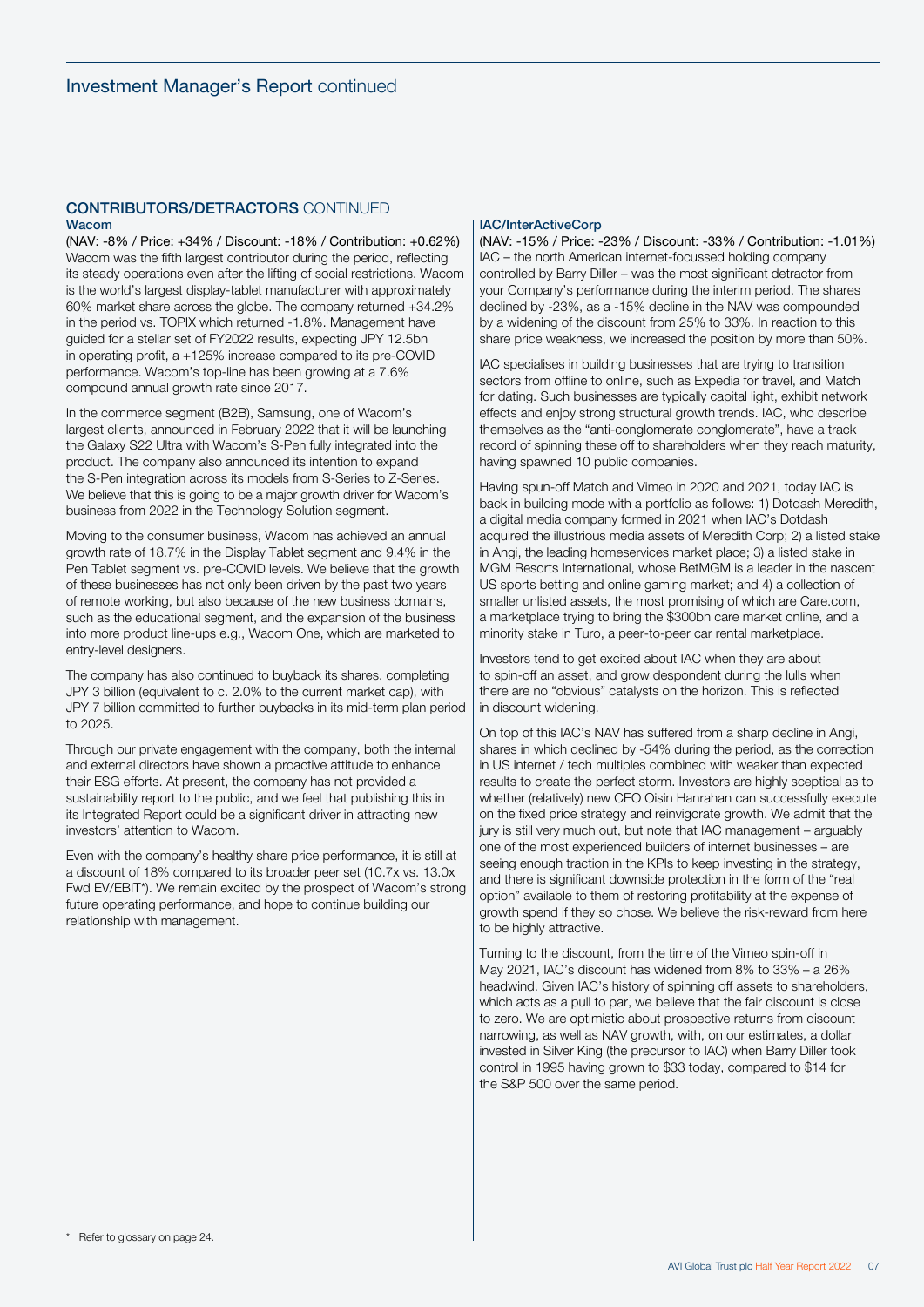# CONTRIBUTORS/DETRACTORS CONTINUED Third Point Investors

(NAV: -16% / Price: -15% / Discount: -12% / Contribution: -0.83%) Having been our largest contributor over the previous financial year (to 30 September 2021), Third Point Investors Ltd (TPOU) suffered a reversal and was our second-largest detractor for the half-year period covered by this report. While we benefitted from a narrowing discount (in from 14% to 12%), TPOU's NAV fell by -16% (in US dollars) as two previously high-flying positions (Upstart Holdings and SentinelOne) faltered in the "growth stock" sell-off that began in the fourth quarter of 2021.

AI-lending platform Upstart's share price declined by -66% over the period while SentinelOne fell by -28%. While a large portion of the shareholding in Upstart was sold over the period, it was not enough to prevent it detracting -10% from TPOU's NAV. Aggregated with SentinelOne, the two positions accounted for over two-thirds of the fall in TPOU's NAV.

Readers will likely be aware of our public activist campaign that began in mid-2021. This came to an end with the appointment of an independent director we had proposed to the Board: [https://](https://www.investegate.co.uk/third-point-investors-ltd--tpou-/prn/board-and-shareholderupdate/20220218123552PDE52/) [www.investegate.co.uk/third-point-investors-ltd--tpou-/prn/board](https://www.investegate.co.uk/third-point-investors-ltd--tpou-/prn/board-and-shareholderupdate/20220218123552PDE52/)[and-shareholderupdate/20220218123552PDE52/](https://www.investegate.co.uk/third-point-investors-ltd--tpou-/prn/board-and-shareholderupdate/20220218123552PDE52/) . After the end of the period, AGT participated in the exchange facility offered to TPOU shareholders. This mechanism allows qualifying shareholders to exchange a portion of their TPOU shareholding for shares in the underlying Master Fund at a 2% discount to NAV, and was introduced during our campaign. We will see 43% of our position exchanged for shares in the Master Fund, a quarter of which can then be redeemed every quarter after an initial six-month lock-up. This uplift has added to the strong returns that AGT had already experienced from its holding in TPOU over the last three years.

# Godrej Industries

(NAV: -29% / Price: -20% / Discount: -62% / Contribution: -0.67%) Godrej Industries detracted -67bps from returns over the period. The shares declined by -20% as a -29% decline in NAV was partially cushioned by a narrowing of the discount from 66% to 62%.

NAV performance was weak across the board, with shares in Godrej Consumer, Godrej Properties and Godrej Agrovet falling by -27%, -28% and -31%, respectively. As one strategist put it: "*Indian policymakers face an unenviable balancing act with an incomplete recovery from COVID coinciding with sticky and elevated inflation.*" In this context it has been a challenging environment for Godrej's underlying companies, which are highly geared to consumer spending power, face exposure to raw material input costs in the form of Godrej Consumer, whilst also being negatively affected by increases in interest rates at Godrej Properties, which are expected to occur later this year. A perfect storm.

There have also been some missteps, most notably at Godrej Properties ("GPL"), where a proposed investment in a listed real estate developer and formation of a partnership to conduct slum rehabilitation projects drove the shares down -15% in one day in February 2022. Both the structure of the deal (which involved GPL taking an equity stake) and the focus of the deal (slum redevelopments which are complex, rarely profitable and the antithesis of GPL's normal operation) did not make much sense. Following shareholder feedback GPL changed course and abandoned the deal. In our view this reflects favourably on the Godrej Group in so far as they were happy to listen to the voices of minority shareholders and humble enough to change their mind.

Whilst the current environment remains challenging and recent performance frustrating, when elongating one's time horizon the outlook is more rosy. In particular, Godrej Consumer ("GCPL") appears to be on a strong footing under new CEO Sudhir Sitapati, who recently joined following a 22-year career at Hindustan Unilever. A recent investor day involved a candid outsider's assessment of GCPL's performance, strengths and weaknesses. As well as this, GCPL set out their mid-term targets and strategy, aiming for double-digit volume growth led by increased penetration and higher media investment, whilst targeting 150-200bps of margin expansion. With the new CEO and (relatively) new head of the Africa business, GCPL appears well positioned to drive growth in value for Godrej Industries in the years ahead.

We added modestly to the position during the period. The Godrej family have proven themselves to be excellent stewards of capital and the prospect to invest alongside them at a 62% discount is a compelling one. Following a bout of weakness, the prospects for longterm NAV growth are healthy, as are returns from discount narrowing, with a normalisation of the discount to its five-year average (48%) equating to a +37% potential return.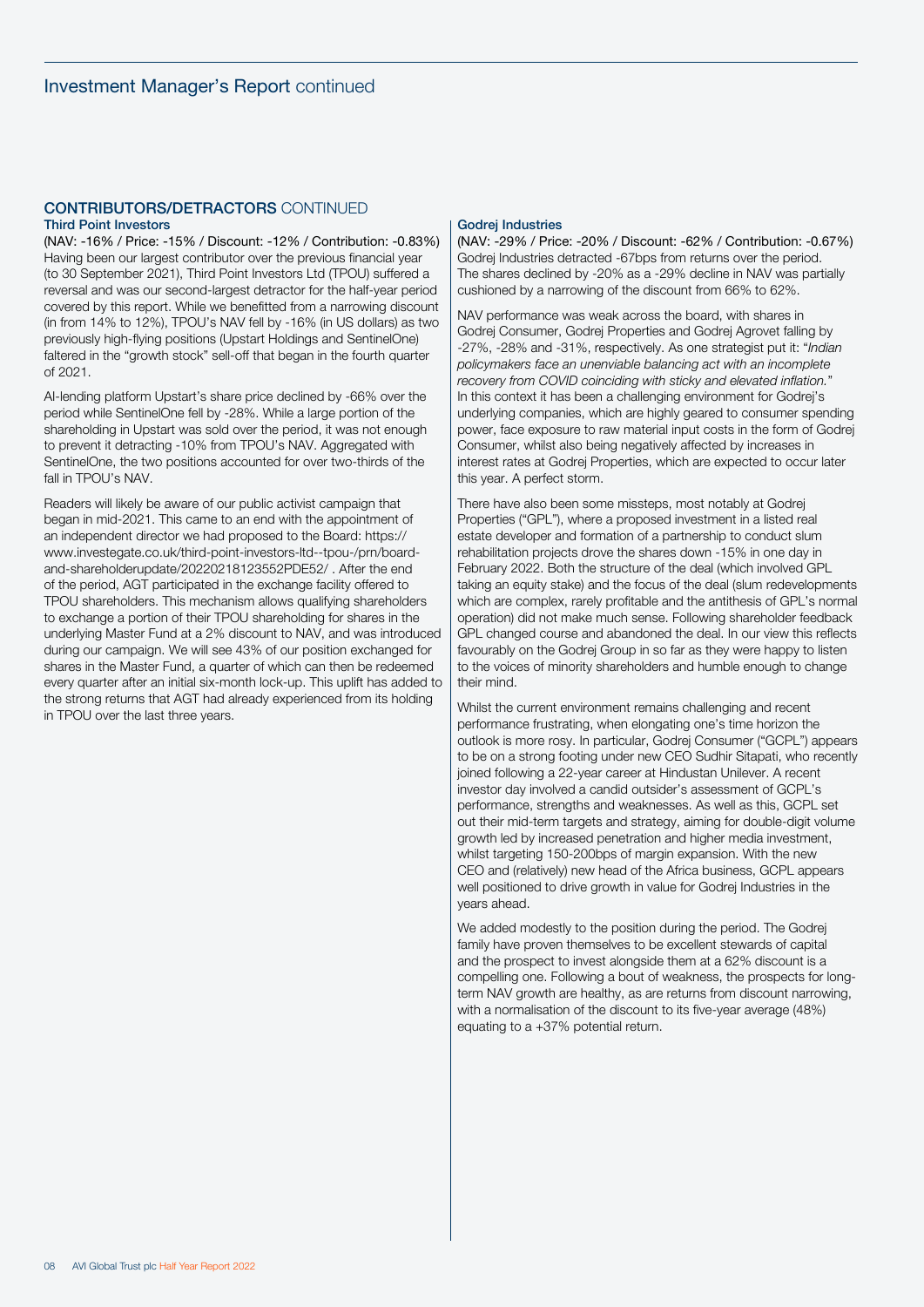# CONTRIBUTORS/DETRACTORS CONTINUED EXOR

(NAV: -1% / Price: -5% / Discount: -41% / Contribution: -0.47%) EXOR detracted from performance during the period. The shares declined by -5%, with the NAV slightly negative (-1%) and the discount widening to 41%.

Starting with the NAV, strength at Ferrari (32% of NAV), which returned +10%, was offset by weakness at Stellantis (24%), which declined by -10%. Ferrari reported record full year results, with sales exceeding €4bn for the first time, a 36% EBITDA\* margin and management commenting that the order book was the strongest on record – to the extent that they have stopped taking orders on certain models.

Stellantis' maiden results were similarly impressive, with operating profit for the second half of the year coming in at  $\epsilon$ 9.4bn – some 25% ahead of consensus analyst expectations. Markets however are forward, not backward looking, and Russia's invasion of Ukraine combined with a higher inflationary environment squeezing household incomes has led to some concern about a softening of autos demand, with investors also pondering whether we have seen peak margins in the US. On the other hand, dealer inventories remain historically low, and whilst the mix-effect will be less rosy for margins, volume growth is likely to improve as chip shortages abate. More importantly though, our investment thesis for Stellantis is not a bet on the auto industry per se, but rather predicated on the company's attractively low valuation, with Stellantis trading at 3.8x earnings – half the multiple of Ford and GM – and the prospect for merger synergies and value creation.

During the period EXOR agreed (for the second and hopefully final time) to sell Partner Re to Covea for \$9bn – equivalent to just under 30% of NAV. This gives EXOR considerable capital to allocate to new investments, which we view as an important catalyst in improving sentiment toward EXOR and narrowing the discount, which has widened to 41%. Such a level is wide versus both its own history and discounts of other European holding companies. We do not expect such a wide discount to persist indefinitely. As and when this happens it will provide a powerful fillip to returns.

# Pasona Group

(NAV: -46% / Price: -23% / Discount: -68% / Contribution: -0.42%) Pasona was the fifth largest detractor over the period, reducing returns by 42bps. The -23% share price performance was driven by a -51% fall in Benefit One's share price, which suffered from the violent rotation away from growth stocks, but was aided by a 6% narrowing of Pasona's discount from 77% to 68%. Our investment in Pasona is predicated on the enormously wide discount at which Pasona trades compared to its 50% stake in Benefit One. This listed employee benefits platform accounts for 205% of Pasona's market cap. Pasona also owns a collection of recruitment and outsourcing businesses, which we think are underappreciated by the market, but that we believe are worth another 80% of Pasona's market cap.

Over the period, Pasona continued to prove the value of its businesses outside of Benefit One, generating a 3.1% operating margin vs 0.1% for the same period pre-COVID. Although Pasona's unlisted businesses are still underachieving their full potential, the past two years have seen a marked improvement in Pasona's profitability, averaging an operating margin of 2.6% vs 0% over the preceding five years.

Benefit One's -51% share price decline over the period was quite remarkable. Despite completing a transformative acquisition that will increase its members from 8.6m to 11.4m, Benefit One's EV/EBIT\* fell from 66x to 32x. While we were cognisant that the 66x valuation was a little stretched, hence why we were reducing our position in Pasona at the end of 2021, the 33x valuation does not seem unreasonable when considering Benefit One's business quality and 42x three-year average multiple.

In January 2022, Pasona announced its intention to IPO Circlace, a 43%-owned digital transformation consulting firm, and at the start of March 2022, IPO'd its wholly-owned subsidiary, Bewith, a business process outsourcing company. Bewith accounts for 12% of Pasona's market cap, and including the value of shares sold by Pasona into the IPO, 18%. It is encouraging to see Pasona taking proactive steps to realise the value in its portfolio and allow its underlying businesses to flourish independently.

We think that Pasona's investment case has become more compelling than at the start of the year. We are happy to continue holding our current position on a 68% discount, with an increasing portion of Pasona's portfolio listed, improving profitability and a reasonable Benefit One valuation.

# Joe Bauernfreund

Asset Value Investors Limited

8 June 2022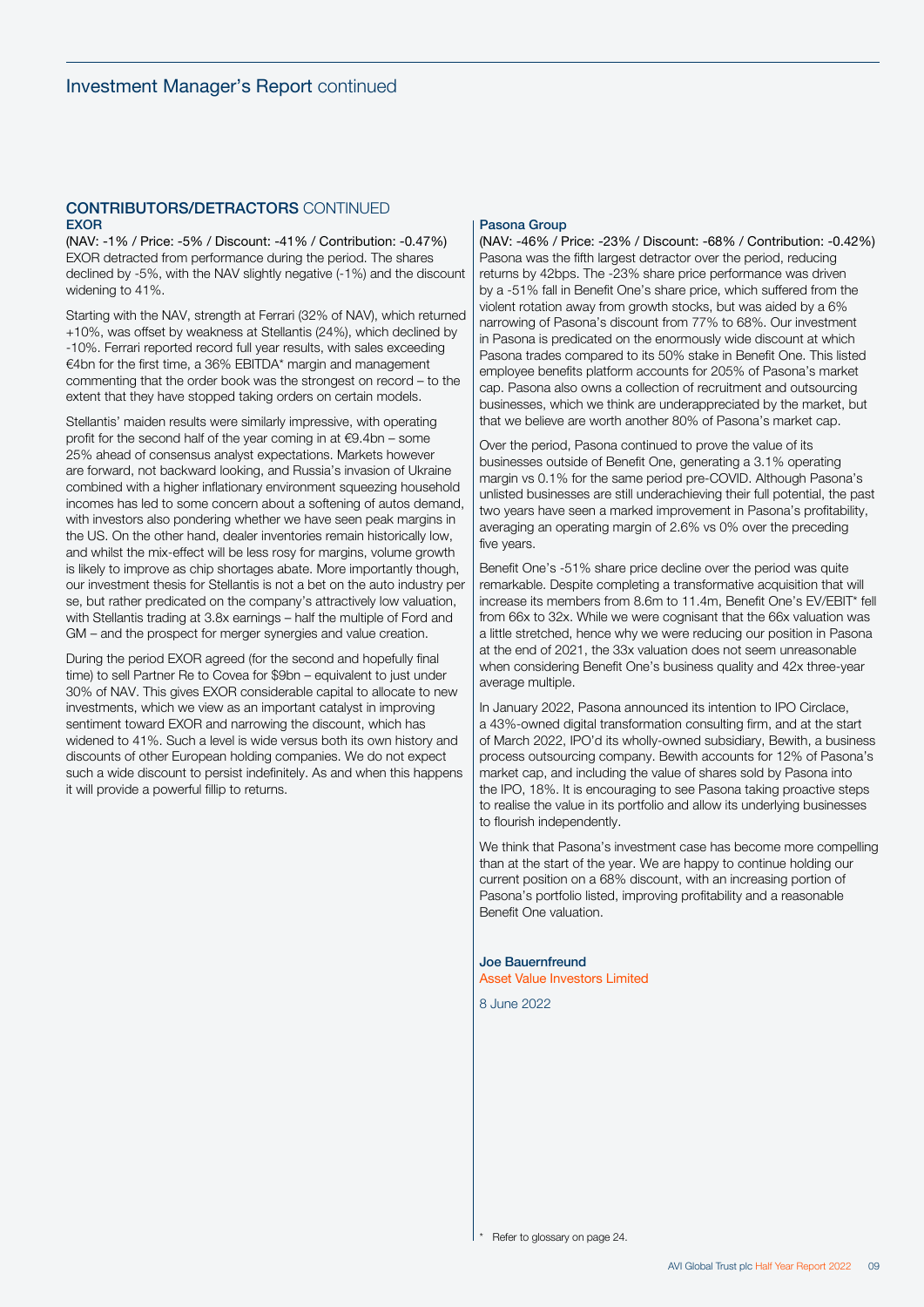# <span id="page-11-0"></span>Investment Portfolio At 31 March 2022

| Company                         | Portfolio classification       | $%$ of<br>investee<br>company | <b>IRR</b><br>$(% )^{(1)}$ (%, GBP) <sup>1</sup> | ROI<br>$(%, GBP)^2$ | Cost<br>£'0003 | Valuation<br>£'000 | $%$ of<br>net assets |
|---------------------------------|--------------------------------|-------------------------------|--------------------------------------------------|---------------------|----------------|--------------------|----------------------|
| Pershing Square Holdings        | Closed-ended Fund              | 0.8%                          | 22.9%                                            | 46.9%               | 65,095         | 100,041            | 9.0%                 |
| <b>EXOR</b>                     | <b>Holding Company</b>         | 0.5%                          | 9.7%                                             | 26.5%               | 60,590         | 73,843             | 6.6%                 |
| Aker ASA                        | Holding Company                | 1.3%                          | 18.7%                                            | 115.7%              | 41,009         | 68,925             | 6.2%                 |
| Oakley Capital Investments      | Closed-ended Fund              | 9.1%                          | 28.2%                                            | 120.0%              | 28,760         | 67,868             | 6.1%                 |
| <b>Third Point Investors</b>    | Closed-ended Fund              | $6.4\%$ *                     | 10.0%                                            | 43.0%               | 43,576         | 64,807             | 5.8%                 |
| KKR and Co                      | <b>Holding Company</b>         | 0.2%                          | 53.9%                                            | 105.9%              | 30,305         | 61,358             | 5.5%                 |
| Sony Corp                       | Asset-backed Special Situation | 0.1%                          | 26.2%                                            | 70.0%               | 32,612         | 60,756             | 5.4%                 |
| Fondul Proprietatea             | Closed-ended Fund              | 2.6%                          | 16.8%                                            | 91.9%               | 24,390         | 58,917             | 5.3%                 |
| <b>Christian Dior</b>           | <b>Holding Company</b>         | 0.1%                          | 32.2%                                            | 65.2%               | 28,576         | 46,753             | 4.2%                 |
| <b>IAC/InterActive Corp</b>     | <b>Holding Company</b>         | 0.6%                          | $-33.4%$                                         | $-18.2%$            | 51,667         | 41,058             | 3.7%                 |
| Top ten investments             |                                |                               |                                                  |                     | 406,580        | 644,326            | 57.8%                |
| Nintendo                        | Asset-backed Special Situation | 0.1%                          | $-9.4%$                                          | $-9.4%$             | 46,262         | 40,948             | 3.7%                 |
| Wacom                           | Asset-backed Special Situation | 4.0%                          | 36.5%                                            | 17.8%               | 33,500         | 39,391             | 3.5%                 |
| Apollo Global Management 'A'    | <b>Holding Company</b>         | 0.1%                          | 22.8%                                            | 8.5%                | 32,245         | 36,973             | 3.3%                 |
| Fomento Economico Mexicano      | <b>Holding Company</b>         | 0.3%                          | 18.7%                                            | 17.5%               | 31,025         | 35,978             | 3.2%                 |
| Eurazeo                         | <b>Holding Company</b>         | 0.7%                          | 1.4%                                             | 0.4%                | 34,439         | 34,614             | 3.1%                 |
| Godrej Industries               | <b>Holding Company</b>         | 2.1%                          | 0.0%                                             | $-6.4%$             | 35,201         | 32,958             | 3.0%                 |
| Fujitec                         | Asset-backed Special Situation | 2.0%                          | 22.1%                                            | 49.0%               | 20,656         | 32,173             | 2.9%                 |
| Symphony International Holdings | Closed-ended Fund              | 15.7%                         | 6.6%                                             | 34.2%               | 26,636         | 26,060             | 2.4%                 |
| <b>DTS</b>                      | Asset-backed Special Situation | 3.1%                          | $3.4\%$                                          | 5.0%                | 24,599         | 25,188             | 2.3%                 |
| Swire Pacific 'B'               | <b>Holding Company</b>         | 1.0%                          | $-4.4%$                                          | $-13.5%$            | 40,329         | 23,962             | 2.1%                 |
| Top twenty investments          |                                |                               |                                                  |                     | 731,472        | 972,571            | 87.3%                |
| Universal Music Group           | Asset-backed Special Situation | 0.1%                          | $-3.5%$                                          | $-1.6%$             | 18,730         | 18,399             | 1.7%                 |
| <b>NS Solutions</b>             | Asset-backed Special Situation | 0.7%                          | 5.6%                                             | 7.8%                | 14,707         | 15,589             | 1.3%                 |
| Pasona Group                    | Asset-backed Special Situation | 2.1%                          | 16.8%                                            | 48.9%               | 9,139          | 13,774             | 1.2%                 |
| D'Ieteren Group                 | <b>Holding Company</b>         |                               | 0.2% 8,976.3%                                    | 31.0%               | 10,279         | 13,428             | 1.2%                 |
| Digital Garage                  | Asset-backed Special Situation | 1.0%                          | 13.9%                                            | 24.4%               | 10,901         | 13,141             | 1.2%                 |
| SK Kaken                        | Asset-backed Special Situation | 1.8%                          | $-11.8%$                                         | $-32.1%$            | 19,056         | 12,588             | 1.1%                 |
| Hipgnosis Songs Fund            | Closed-ended Fund              | 0.8%                          | 9.3%                                             | 10.3%               | 11,911         | 12,348             | 1.1%                 |
| Konishi                         | Asset-backed Special Situation | 2.1%                          | $-2.8%$                                          | $-7.6%$             | 9,759          | 8,403              | 0.8%                 |
| <b>JPEL Private Equity</b>      | Closed-ended Fund              | 18.4%                         | 20.3%                                            | 101.4%              | 2,882          | 7,906              | 0.7%                 |
| Daiwa Industries                | Asset-backed Special Situation | 1.8%                          | $-3.0%$                                          | $-10.7%$            | 8,008          | 6,317              | 0.6%                 |
| Top thirty investments          |                                |                               |                                                  |                     | 846,844        | 1,094,464          | 98.2%                |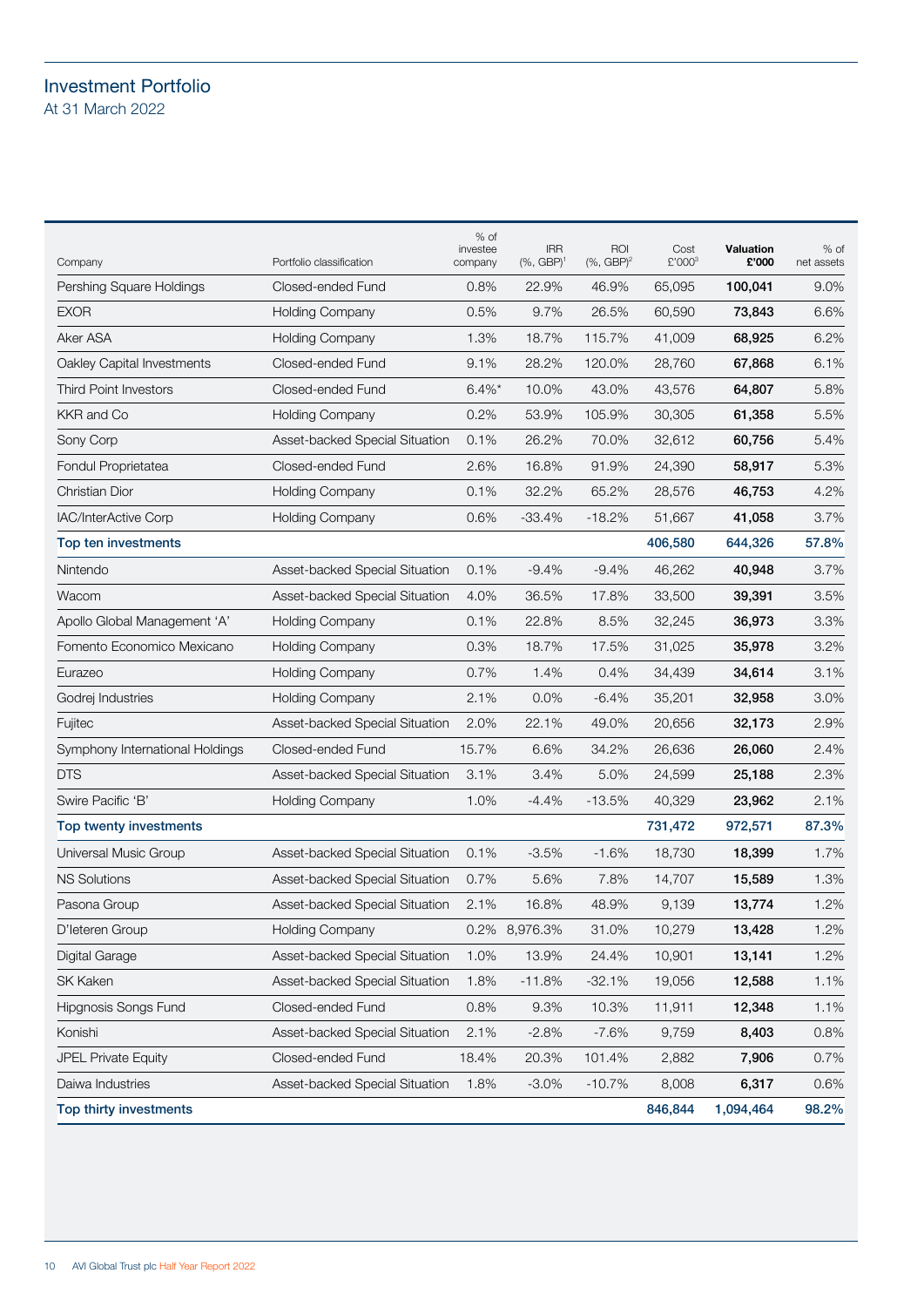# Investment Portfolio continued At 31 March 2022

| Company                                 | Portfolio classification       | $%$ of<br>investee<br>company | <b>IRR</b><br>$(% , GBP)^1$ | <b>ROI</b><br>$(% , GBP)^2$ | Cost<br>£'000 <sup>3</sup> | <b>Valuation</b><br>£'000 | $%$ of<br>net assets |
|-----------------------------------------|--------------------------------|-------------------------------|-----------------------------|-----------------------------|----------------------------|---------------------------|----------------------|
| Toagosei                                | Asset-backed Special Situation | $0.7\%$                       | $-3.4%$                     | $-9.4\%$                    | 7,307                      | 5,849                     | 0.5%                 |
| Teikoku Sen-l                           | Asset-backed Special Situation | 1.5%                          | 1.2%                        | 2.9%                        | 6,177                      | 4,570                     | $0.4\%$              |
| Better Capital (2009)                   | Closed-ended Fund              | 17.4%                         | 23.1%                       | 45.8%                       | 1,962                      | 2,383                     | 0.2%                 |
| Sekisui Jushi                           | Asset-backed Special Situation | 0.3%                          | 0.2%                        | 0.4%                        | 1,782                      | 1,379                     | 0.1%                 |
| Ashmore Global Opportunities - GBP      | Closed-ended Fund              | 8.5%                          | 5.4%                        | 10.7%                       | 48                         | 864                       | 0.1%                 |
| <b>VNV Global</b>                       | <b>Holding Company</b>         | 0.1%                          | 81.3%                       | 72.6%                       | 1,332                      | 1,038                     | 0.1%                 |
| Eurocastle Investment                   | Closed-ended Fund              | 3.2%                          | 3.7%                        | 4.6%                        | 380                        | 414                       | 0.1%                 |
| Investments at fair value               |                                |                               |                             |                             | 865,832                    | 1,110,961                 | 99.7%                |
| Current assets less current liabilities |                                |                               |                             |                             |                            | 75,566                    | 6.8%                 |
| <b>Non-current liabilities</b>          |                                |                               |                             |                             |                            | (71, 979)                 | $-6.5%$              |
| Net assets                              |                                |                               |                             |                             |                            | 1,114,548                 | 100.0%               |

1 Internal Rate of Return. Calculated from inception of AVI Global Trust's investment. Refer to Glossary on page [25.](#page-26-0)

2 Return on Investment. Calculated from inception of AVI Global Trust's investment. Refer to Glossary on page [25.](#page-26-0)

3 Cost. Refer to Glossary on page [24.](#page-25-0)

\* 6.4% of the voting rights.

AVI Global Trust plc Half Year Report 2022 11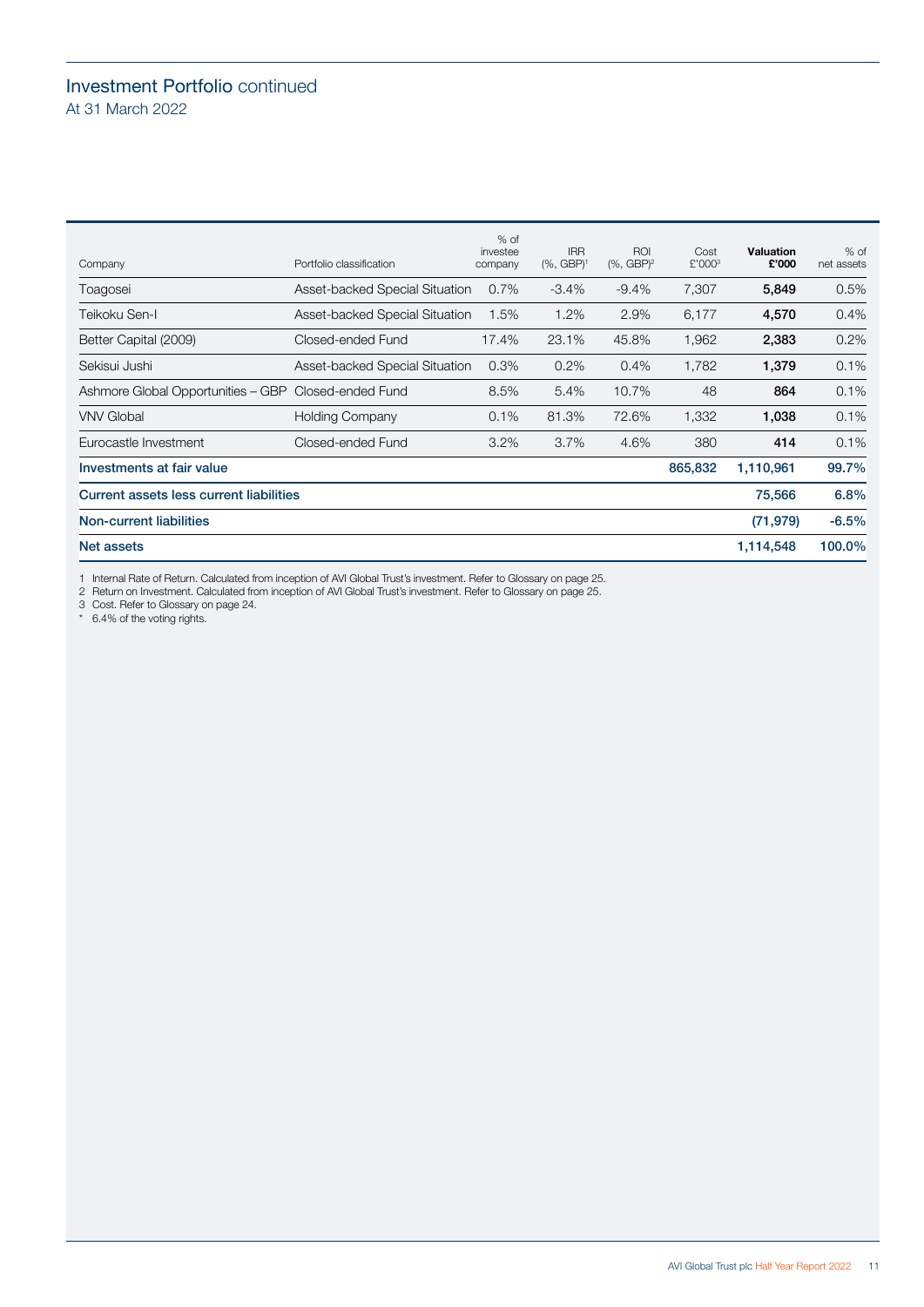# <span id="page-13-0"></span>Statement of Comprehensive Income

For the six months ended 31 March 2022 (unaudited)

|                                                                                                        |              |                            | For the six months to<br>31 March 2022 |                         |                            | For the six months to<br>31 March 2021    |                  |                            | For the year to<br>30 September 2021 |                     |
|--------------------------------------------------------------------------------------------------------|--------------|----------------------------|----------------------------------------|-------------------------|----------------------------|-------------------------------------------|------------------|----------------------------|--------------------------------------|---------------------|
|                                                                                                        | <b>Notes</b> | Revenue<br>return<br>£'000 | Capital<br>return<br>£'000             | Total<br>£'000          | Revenue<br>return<br>£'000 | Capital<br>return<br>£'000                | Total<br>£'000   | Revenue<br>return<br>£'000 | Capital<br>return<br>£'000           | Total<br>£'000      |
| <b>Income</b><br>Investment income                                                                     | 2            | 9,247                      |                                        | 9,247                   | 6,168                      | 27                                        | 6,195            | 20,376                     | 27                                   | 20,403              |
| (Losses)/gains on financial assets and                                                                 |              |                            |                                        |                         |                            |                                           |                  |                            |                                      |                     |
| financial liabilities held at fair value<br>Exchange gains/(losses) on currency balances               |              |                            | (153)<br>2,431                         | (153)<br>2,431          |                            | $-216,478216,478$<br>(101)                | (101)            | -                          | 289,398<br>705                       | 289,398<br>705      |
|                                                                                                        |              | 9,247                      | 2,278                                  | 11,525                  |                            | 6,168 216,404 222,572                     |                  |                            | 20,376 290,130 310,506               |                     |
| <b>Expenses</b><br>Investment management fee<br>Other expenses (including irrecoverable VAT)           |              | (1, 195)<br>(1, 313)       | (2,787)<br>(22)                        | (3,982)<br>(1, 335)     | (997)<br>(884)             | (2,327)                                   | (3,324)<br>(884) | (2, 138)<br>(1,735)        | (4,988)<br>$\overline{\phantom{m}}$  | (7, 126)<br>(1,735) |
| Profit/(loss) before finance costs and taxation<br>Finance costs<br>Exchange gains on loan revaluation |              | 6,739<br>(480)<br>-        | (531)<br>(1, 131)<br>730               | 6,208<br>(1,611)<br>730 | (455)                      | 4,287 214,077 218,364<br>(1,072)<br>4,704 | (1,527)<br>4,704 | 16,503<br>(955)            | 285,142 301,645<br>(2, 248)<br>2,385 | (3,203)<br>2,385    |
| Profit/(loss) before taxation<br>Taxation**                                                            |              | 6,259<br>101               | (932)<br>$\qquad \qquad$               | 5,327<br>101            | (350)                      | 3,832 217,709 221,541                     | (350)            | (1,259)                    | 15,548 285,279<br>(5)                | 300,827<br>(1,264)  |
| Profit/(loss) for the period                                                                           |              | 6,360                      | (932)                                  | 5,428                   |                            | 3,482 217,709 221,191                     |                  |                            | 14,289 285,274                       | 299,563             |
| <b>Earnings per Ordinary Share</b>                                                                     | 3            | 1.25p                      | (0.18p)                                | 1.07p                   | $0.66p*$                   | 41.44p*                                   | $42.10p*$        | $2.74p*$                   | $54.62p*$                            | $57.36p*$           |

Restated for Share Split.

\*\* Includes refunds of withholding tax previously written off.

The total column of this statement is the Income Statement of the Company prepared in accordance with international accounting standards in conformity with the requirements of the Companies Act 2006. The supplementary revenue and capital columns are presented in accordance with the Statement of Recommended Practice issued by the Association of Investment Companies ('AIC SORP').

All revenue and capital items in the above statement derive from continuing operations. No operations were acquired or discontinued during the period.

There is no other comprehensive income, and therefore the profit for the six months after tax is also the total comprehensive income.

The accompanying notes are an integral part of these financial statements.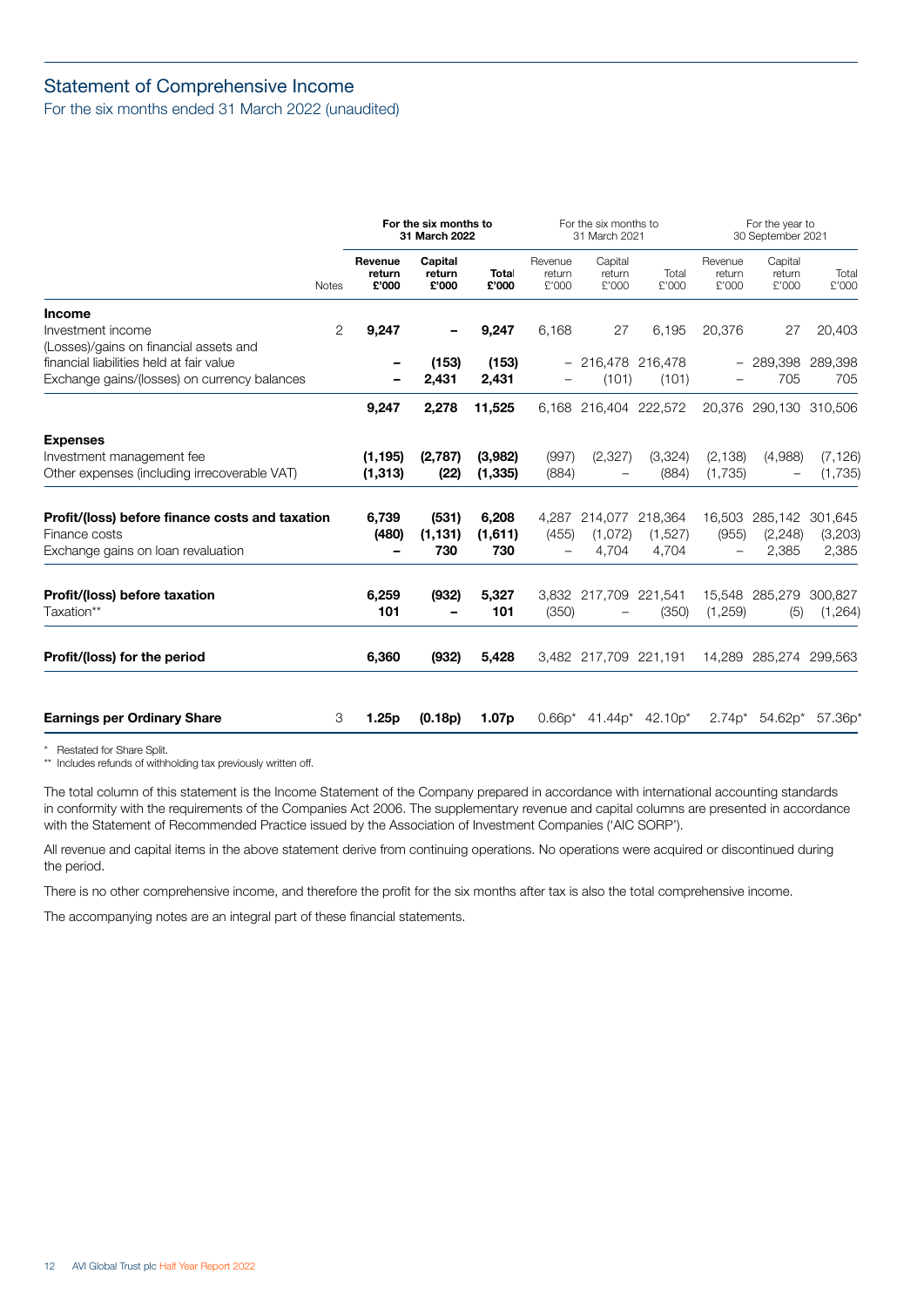# <span id="page-14-0"></span>Statement of Changes in Equity

For the six months ended 31 March 2022 (unaudited)

|                                                                     | Ordinary<br>share<br>capital<br>£'000 | Capital<br>redemption<br>reserve<br>£'000 | Share<br>premium<br>£'000 | Capital<br>reserve<br>£'000 | Merger<br>reserve<br>£'000 | Revenue<br>reserve<br>£'000 | Total<br>£'000 |
|---------------------------------------------------------------------|---------------------------------------|-------------------------------------------|---------------------------|-----------------------------|----------------------------|-----------------------------|----------------|
| For the six months to 31 March 2022                                 |                                       |                                           |                           |                             |                            |                             |                |
| Balance as at 30 September 2021                                     | 11,600                                | 7,335                                     | 28,078                    | 1,016,881                   | 41,406                     | 27,922                      | 1,133,222      |
| Ordinary Shares bought back and held in treasury                    | (555)                                 | 555<br>56                                 |                           | (13, 381)                   |                            |                             | (13, 381)      |
| Ordinary Shares bought back for cancellation<br>Cost of Share Split | (56)                                  |                                           |                           | (36)                        |                            |                             | (36)           |
| Total comprehensive income for the period                           |                                       |                                           |                           | (932)                       | -                          | 6,360                       | 5,428          |
| Ordinary dividends paid (see note 6)                                |                                       |                                           |                           |                             |                            | (10,685)                    | (10, 685)      |
| Balance as at 31 March 2022                                         | 10,989                                | 7,946                                     | 28,078                    | 1,002,532                   | 41,406                     | 23,597                      | 1,114,548      |
| For the six months to 31 March 2021                                 |                                       |                                           |                           |                             |                            |                             |                |
| Balance as at 30 September 2020                                     | 11,600                                | 7,335                                     | 28,078                    | 764,245                     | 41,406                     | 30,941                      | 883,605        |
| Ordinary Shares bought back and held in treasury                    |                                       |                                           |                           | (8,332)                     |                            |                             | (8,332)        |
| Total comprehensive income for the period                           |                                       |                                           |                           | 217,709                     | $\overline{\phantom{0}}$   | 3,482                       | 221,191        |
| Ordinary dividends paid                                             |                                       |                                           |                           |                             | -                          | (11,040)                    | (11,040)       |
| Balance as at 31 March 2021                                         | 11,600                                | 7,335                                     | 28,078                    | 973,622                     | 41,406                     | 23,383                      | 1,085,424      |
| For the year ended 30 September 2021                                |                                       |                                           |                           |                             |                            |                             |                |
| Balance as at 30 September 2020                                     | 11,600                                | 7,335                                     | 28,078                    | 764,245                     | 41,406                     | 30,941                      | 883,605        |
| Ordinary Shares bought back and held in treasury                    |                                       |                                           |                           | (32, 638)                   |                            |                             | (32, 638)      |
| Total comprehensive income for the year                             |                                       |                                           |                           | 285,274                     | $\qquad \qquad -$          | 14,289                      | 299,563        |
| Ordinary dividends paid (see note 6)                                |                                       |                                           |                           |                             |                            | (17,308)                    | (17,308)       |
| Balance as at 30 September 2021                                     | 11,600                                | 7,335                                     | 28,078                    | 1,016,881                   | 41,406                     | 27,922                      | 1,133,222      |

The accompanying notes are an integral part of these financial statements.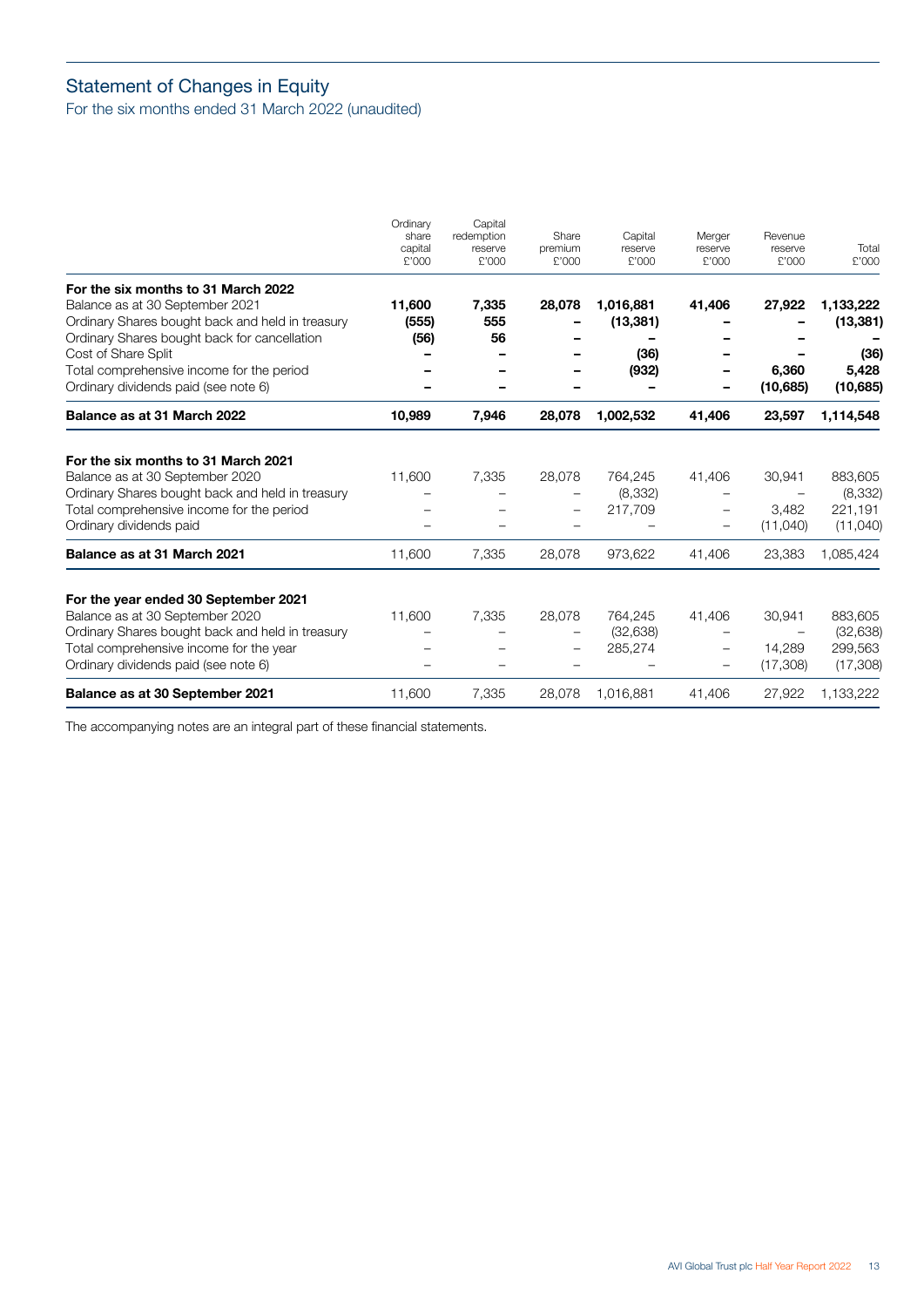# <span id="page-15-0"></span>Balance Sheet As at 31 March 2022 (unaudited)

| <b>Current assets</b>                                                                                                                                                              |                                                            |                                                          |                                                            |
|------------------------------------------------------------------------------------------------------------------------------------------------------------------------------------|------------------------------------------------------------|----------------------------------------------------------|------------------------------------------------------------|
| Other receivables<br>Cash and cash equivalents                                                                                                                                     | 5,716<br>128,605                                           | 3,245<br>37,746                                          | 4,572<br>68,418                                            |
|                                                                                                                                                                                    | 134,321                                                    | 40,991                                                   | 72,990                                                     |
| <b>Total assets</b>                                                                                                                                                                | 1,245,282                                                  | 1,201,776                                                | 1,269,191                                                  |
| <b>Current liabilities</b><br><b>Total Return Swap liabilities</b><br>Revolving credit facility<br>Other payables                                                                  | (56, 333)<br>(2, 422)                                      | (42, 629)<br>(1,409)                                     | (1,091)<br>(59, 821)<br>(2,358)                            |
|                                                                                                                                                                                    | (58, 755)                                                  | (44,038)                                                 | (63, 270)                                                  |
| Total assets less current liabilities                                                                                                                                              | 1,186,527                                                  | 1,157,738                                                | 1,205,921                                                  |
| <b>Non-current liabilities</b><br>4.184% Series A Sterling Unsecured Loan 2036<br>3.249% Series B Euro Unsecured Loan 2036<br>2.93% Euro Unsecured Loan 2037                       | (29, 910)<br>(25, 279)<br>(16, 790)<br>(71, 979)           | (29,902)<br>(25, 487)<br>(16,925)<br>(72, 314)           | (29,906)<br>(25, 715)<br>(17,078)<br>(72, 699)             |
| <b>Net assets</b>                                                                                                                                                                  | 1,114,548                                                  | 1,085,424                                                | 1,133,222                                                  |
| <b>Equity attributable to equity Shareholders</b><br>Ordinary share capital<br>Capital redemption reserve<br>Share premium<br>Capital reserve<br>Merger reserve<br>Revenue reserve | 10,989<br>7,946<br>28,078<br>1,002,532<br>41,406<br>23,597 | 11,600<br>7,335<br>28,078<br>973,622<br>41,406<br>23,383 | 11,600<br>7,335<br>28,078<br>1,016,881<br>41,406<br>27,922 |
| <b>Total equity</b>                                                                                                                                                                | 1,114,548                                                  | 1,085,424                                                | 1,133,222                                                  |
| Net asset value per Ordinary Share - basic<br>$\overline{4}$                                                                                                                       | 221.19p                                                    | 207.61p*                                                 | 221.95p                                                    |
| Number of shares in issue excluding treasury                                                                                                                                       |                                                            |                                                          | 5 503,878,050 522,809,015* 510,566,625*                    |

\* Restated for Share Split.

The accompanying notes are an integral part of these financial statements.

Registered in England & Wales No. 28203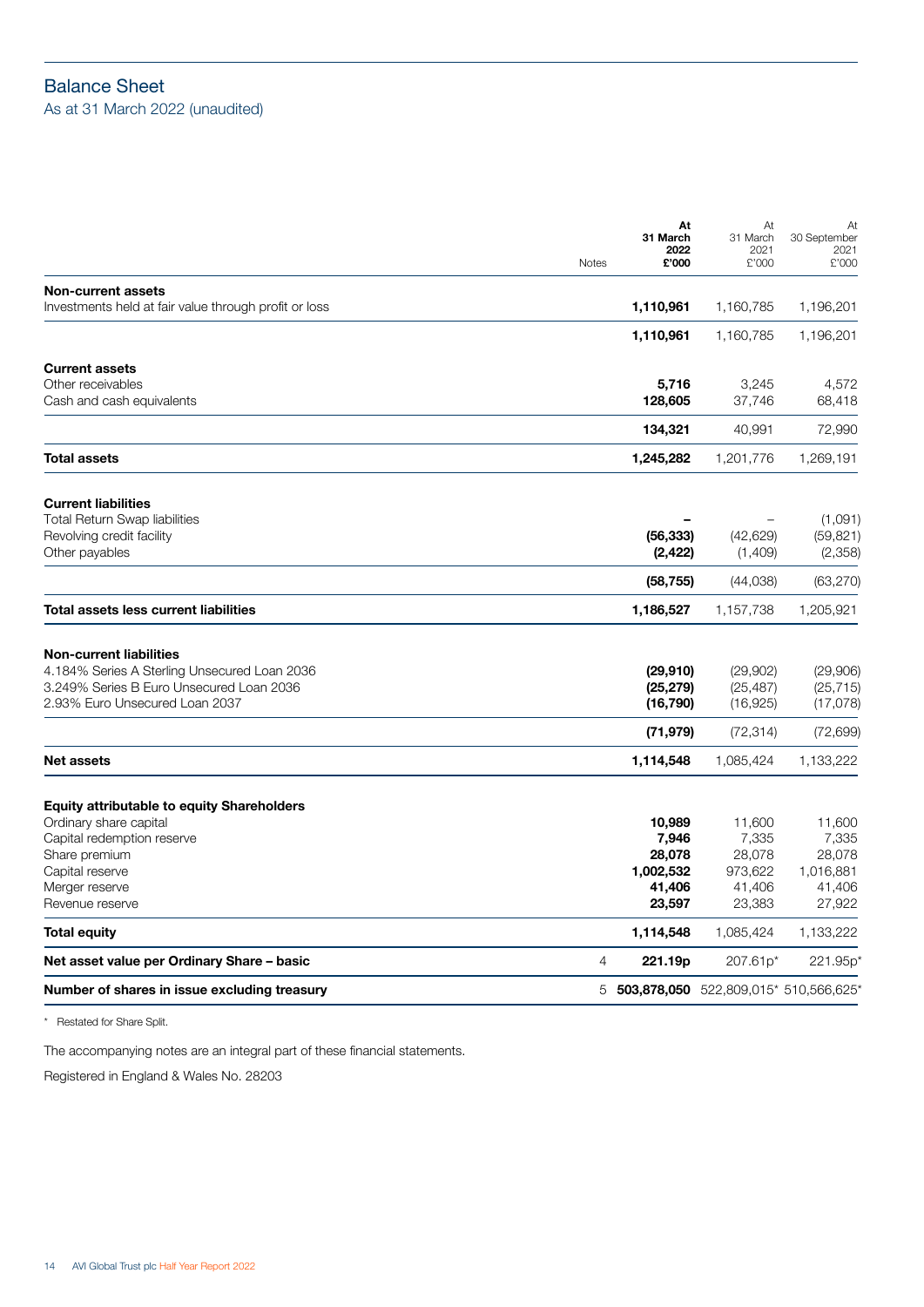# <span id="page-16-0"></span>Statement of Cash Flows

For the six months ended 31 March 2022 (unaudited)

|                                                                         | Six months to<br>31 March<br>2022<br>£'000 | Six months to<br>31 March<br>2021<br>£'000 | Year to<br>30 September<br>2021<br>£'000 |
|-------------------------------------------------------------------------|--------------------------------------------|--------------------------------------------|------------------------------------------|
| Reconciliation of profit before taxation to net cash (outflow)/inflow   |                                            |                                            |                                          |
| from operating activities                                               |                                            |                                            |                                          |
| Profit before taxation                                                  | 5,290                                      | 221,541                                    | 300,827                                  |
| Losses/(gains) on investments held at fair value through profit or loss | 154                                        | (216, 478)                                 | (289, 398)                               |
| Decrease/(increase) in other receivables                                | 974                                        | (1, 175)                                   | (2,438)                                  |
| Increase/(decrease) in other payables                                   | 704                                        | (627)                                      | (438)                                    |
| Taxation paid*                                                          | 76                                         | (159)                                      | (1, 138)                                 |
| Exchange gains on Loan Notes and revolving credit facility              | (4,218)                                    | (6, 243)                                   | (5,304)                                  |
| Amortisation of debenture and loan issue expenses                       | 10                                         | 9                                          | 20                                       |
| Net cash (outflow)/inflow from operating activities                     | 2,990                                      | (3, 132)                                   | 2,131                                    |
| <b>Investing activities</b>                                             |                                            |                                            |                                          |
| Purchases of investments                                                | (156, 120)                                 | (331, 962)                                 | (655, 244)                               |
| Sales of investments                                                    | 237,653                                    | 354,255                                    | 716,184                                  |
| Cash inflow from investing activities                                   | 81,533                                     | 22,293                                     | 60,940                                   |
| <b>Financing activities</b>                                             |                                            |                                            |                                          |
| Dividends paid                                                          | (10, 685)                                  | (11,040)                                   | (17,308)                                 |
| Payments for Ordinary Shares bought back and held in treasury           | (13, 587)                                  | (8, 775)                                   | (32, 371)                                |
| Net drawdown of revolving credit facility                               |                                            | 6,798                                      | 23,426                                   |
| Cash outflow from financing activities                                  | (24, 272)                                  | (13, 017)                                  | (26, 253)                                |
| Increase in cash and cash equivalents                                   | 60,251                                     | 6,144                                      | 36,818                                   |
| Reconciliation of net cash flow movements in funds:                     |                                            |                                            |                                          |
| Cash and cash equivalents at beginning of period                        | 68,418                                     | 31,596                                     | 31,596                                   |
| Exchange rate movements                                                 | (61)                                       | 6                                          | 4                                        |
| Increase in cash and cash equivalents                                   | 60,251                                     | 6,144                                      | 36,818                                   |
| Increase in net cash                                                    | 60,190                                     | 6,150                                      | 36,822                                   |
| Cash and cash equivalents at end of period                              | 128,608                                    | 37,746                                     | 68,418                                   |

\* Includes refunds of withholding tax previously written off.

The accompanying notes are an integral part of these financial statements.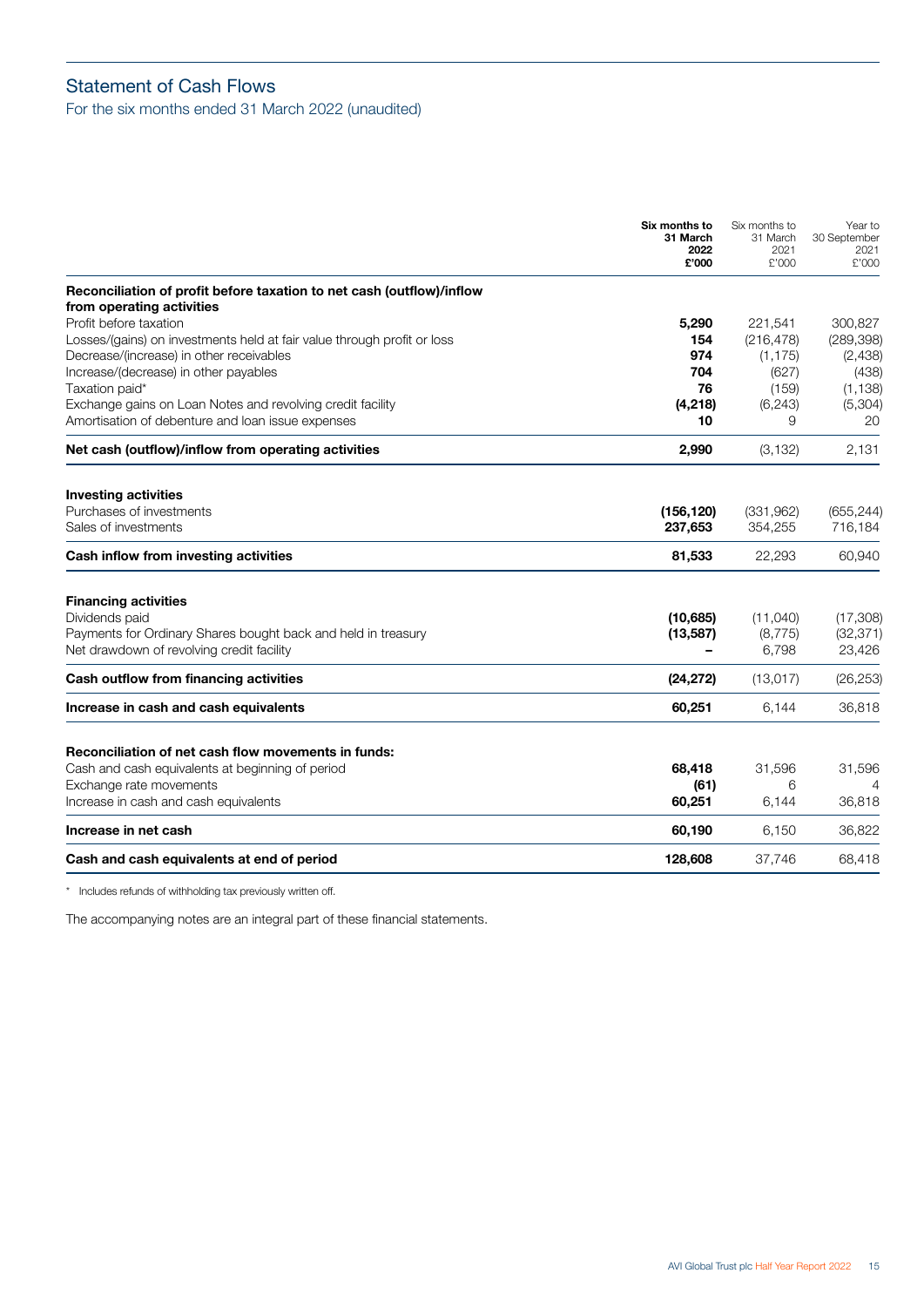# <span id="page-17-0"></span>Notes to the Financial Statements

For the six months ended 31 March 2022 (unaudited)

## **1. Significant accounting policies**

The condensed financial statements of the Company have been prepared in accordance with International Accounting Standards (IAS) 34 – "Interim Financial Reporting".

In the current period, the Company has applied amendments to IFRS. These include annual improvements to IFRS, changes in standards, legislative and regulatory amendments, changes in disclosure and presentation requirements including updates related to COVID-19. The adoption of these has not had any material impact on these financial statements and the accounting policies used by the Company followed in these half-year financial statements are consistent with the most recent Annual Report for the year ended 30 September 2021.

#### **Going concern**

The financial statements have been prepared on a going concern basis and on the basis that approval as an investment trust company will continue to be met.

The Directors have made an assessment of the Company's ability to continue as a going concern and are satisfied that the Company has adequate resources to continue in operational existence for a period of at least 12 months from the date when these financial statements were approved.

In making the assessment, the Directors of the Company have considered the likely impacts of international and economic uncertainties on the Company, operations and the investment portfolio. These include, but are not limited to, the impact of COVID-19, the war in Ukraine, supply shortages and inflationary pressures.

The Directors noted that the Company, with the current cash balance and holding a portfolio of liquid listed investments, is able to meet the obligations of the Company as they fall due. The current cash balance plus available additional borrowing, through the revolving credit facility, enables the Company to meet any funding requirements and finance future additional investments. The Company is a closed-end fund, where assets are not required to be liquidated to meet day to day redemptions.

The Directors have completed stress tests assessing the impact of changes in market value and income with associated cash flows. In making this assessment, they have considered plausible downside scenarios. These tests were driven by the possible effects of continuation of the COVID-19 pandemic but, as an arithmetic exercise, apply equally to any other set of circumstances in which asset value and income are significantly impaired. The conclusion was that in a plausible downside scenario the Company could continue to meet its liabilities. Whilst the economic future is uncertain, and the Directors believe that it is possible that the Company could experience further reductions in income and/or market value, the opinion of the Directors is that this should not be to a level which would threaten the Company's ability to continue as a going concern.

The Directors, the Investment Manager and other service providers have put in place contingency plans to minimise disruption which have proven effective in the past two years. Furthermore, the Directors are not aware of any material uncertainties that may cast significant doubt on the Company's ability to continue as a going concern, having taken into account the liquidity of the Company's investment portfolio and the Company's financial position in respect of its cash flows, borrowing facilities and investment commitments (of which there are none of significance). Therefore, the financial statements have been prepared on the going concern basis.

#### **Comparative information**

The financial information contained in this Half Year Report does not constitute statutory accounts as defined in the Companies Act 2006. The financial information for the half-year period ended 31 March 2022 has not been audited or reviewed by the Company's Auditor.

The comparative figures for the financial year ended 30 September 2021 are not the Company's statutory accounts for that financial year. The statutory accounts for the year to 30 September 2021 were reported on by the Company's Auditor and delivered to the Registrar of Companies. The report of the Auditor was (i) unqualified, (ii) did not include a reference to any matters to which the Auditor drew attention by way of emphasis without qualifying their report, and (iii) did not contain a statement under section 498 (2) or (3) of the Companies Act 2006.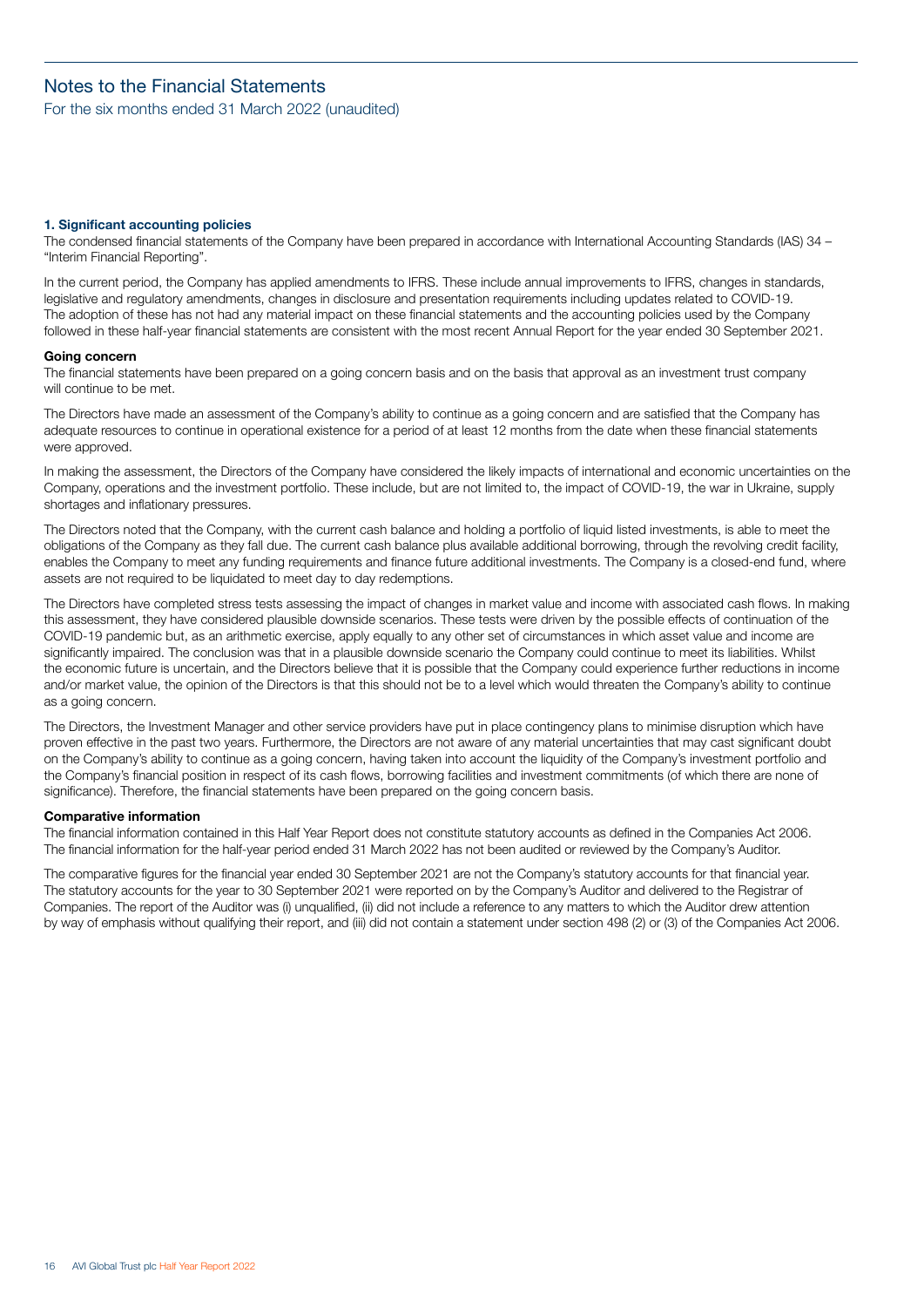<span id="page-18-0"></span>For the six months ended 31 March 2022 (unaudited)

## **2. Income**

|                                        | 6 months to<br>31 March<br>2022<br>£'000 | 6 months to<br>31 March<br>2021<br>£'000 | Year to<br>30 September<br>2021<br>£'000 |
|----------------------------------------|------------------------------------------|------------------------------------------|------------------------------------------|
| Income from investments                |                                          |                                          |                                          |
| UK dividends                           | 517                                      |                                          | 255                                      |
| UK REIT dividends                      |                                          | 6,359                                    | 390                                      |
| Overseas dividends                     | 8,663                                    |                                          | 20,045                                   |
|                                        | 9,180                                    | 6,359                                    | 20,690                                   |
| Other income                           |                                          |                                          |                                          |
| Deposit interest                       | 81                                       |                                          | 12                                       |
| Total return swap interest*            | (22)                                     | (65)                                     | (200)                                    |
| Underwriting commission                |                                          |                                          |                                          |
| Exchange losses on receipt of income** | 8                                        | (126)                                    | (127)                                    |
|                                        | 9,247                                    | (191)                                    | 20,376                                   |
| Capital dividend***                    |                                          |                                          | 27                                       |
| <b>Total income</b>                    | 9,247                                    | 6,168                                    | 20,403                                   |

\* Net income (paid)/received on underlying holdings in Total Return Swaps.

\*\* Exchange movements arise from ex-dividend date to payment date.

\*\*\* Dividend received is attributed to a distribution of capital.

# **3. Earnings per Ordinary Share**

| <b>U. Lammigo per Uramary Unare</b>        |          | 6 months to 31 March 2022 |          |  |
|--------------------------------------------|----------|---------------------------|----------|--|
|                                            | Revenue  | Capital                   | Total    |  |
| Net profit/(loss) $(E'000)$                | 6.360    | (932)                     | 5.428    |  |
| Weighted average number of Ordinary Shares |          | 507,583,466               |          |  |
| <b>Earnings per Ordinary Share</b>         | $1.25p*$ | $(0.18p)^*$               | $1.07p*$ |  |

\* Calculation includes adjustment for Share Split on 17 January 2022.

|                                                                    |          | 6 months to 31 March 2021 |                         |  |  |
|--------------------------------------------------------------------|----------|---------------------------|-------------------------|--|--|
|                                                                    | Revenue  | Capital                   | Total                   |  |  |
| Net profit $(E'000)$<br>Weighted average number of Ordinary Shares | 3.482    | 217.709                   | 221.191<br>523,341,165* |  |  |
| <b>Earnings per Ordinary Share</b>                                 | $0.66p*$ | $41.44p*$                 | 42.10p'                 |  |  |

\* Restated for Share Split.

|                                                                    | Year to 30 September 2021 |           |                         |  |
|--------------------------------------------------------------------|---------------------------|-----------|-------------------------|--|
|                                                                    | Revenue                   | Capital   | Total                   |  |
| Net profit $(E'000)$<br>Weighted average number of Ordinary Shares | 14.289                    | 285.274   | 299,563<br>522,293,338* |  |
| <b>Earnings per Ordinary Share</b>                                 | $2.74*$                   | $54.62p*$ | $57.36p*$               |  |

\* Restated for Share Split.

There are no dilutive instruments issued by the Company. Both the basic and diluted earnings per share for the Company are represented above.

## **4. Net asset value per Ordinary Share**

The net asset value per Ordinary Share is based on net assets of £1,114,548,000 (31 March 2021: £1,085,424,000; 30 September 2021:

£1,133,222,000) and on 503,878,050 (31 March 2021: 522,809,015\*; 30 September 2021: 510,566,625\*) Ordinary Shares, being the number of Ordinary Shares in issue excluding shares held in treasury at the relevant period ends.

\* Restated for Share Split.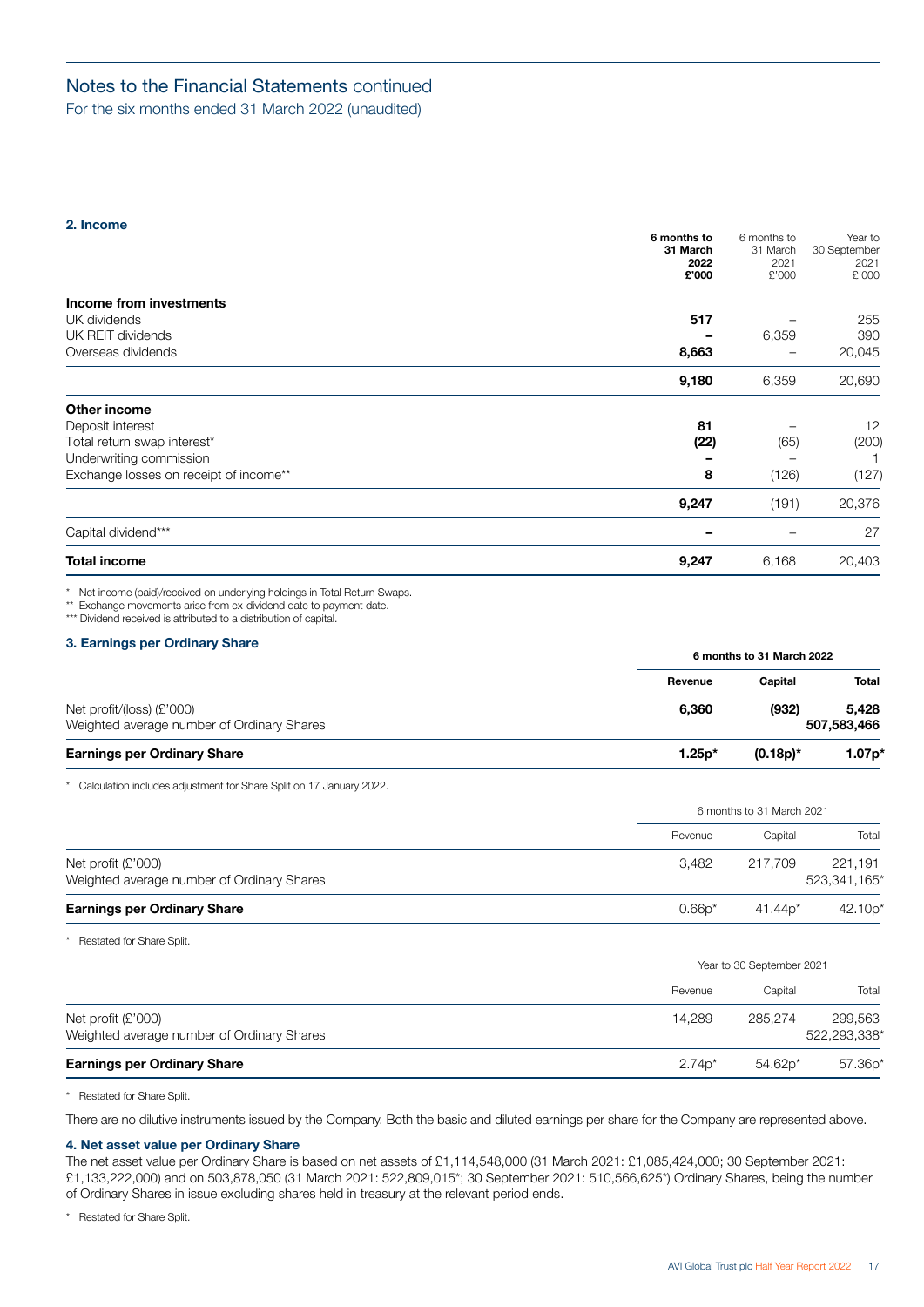<span id="page-19-0"></span>For the six months ended 31 March 2022 (unaudited)

# **5. Share capital**

|                                                                                | Number of shares | Nominal value    |
|--------------------------------------------------------------------------------|------------------|------------------|
| Allotted, called up and fully paid                                             |                  |                  |
| Ordinary Shares of 10p each                                                    |                  |                  |
| Balance at beginning of year                                                   | 116,003,133      | 11,600,313       |
| Sub division of shares 17 January 2022* into Ordinary Shares of 2p             | 580,015,665      |                  |
| <b>Ordinary Shares of 2p each</b>                                              |                  |                  |
| Balance of shares after sub division of shares                                 | 580,015,665      | 11,600,313       |
| Treasury shares cancelled                                                      | (27, 737, 419)   | (554, 708)       |
| Ordinary Shares bought back and cancelled                                      | (2,799,240)      | (55,985)         |
| Balance at 31 March 2022                                                       | 549,479,006      | 10,989,580       |
| <b>Treasury shares</b>                                                         |                  | Number of shares |
| Ordinary Shares of 10p each                                                    |                  |                  |
| Balance at beginning of the year                                               |                  | 13,889,808       |
| Buy back of Ordinary Shares of 10p into treasury                               |                  | 606,929          |
|                                                                                |                  | 14,496,737       |
| Sub division of shares 17 January 2022 <sup>*</sup> into Ordinary Shares of 2p |                  | 72,483,685       |
| Ordinary Shares of 2p each                                                     |                  |                  |
| Balance of shares after sub division of shares                                 |                  | 72,483,685       |
| Ordinary shares held in treasury cancelled                                     |                  | (27, 737, 419)   |
| Buy back of Ordinary Shares of 2p into treasury                                |                  | 854,690          |
| Balance at end of year                                                         |                  | 45,600,956       |
| <b>Total Ordinary Share capital excluding treasury shares</b>                  |                  | 503,878,050      |

# **Ordinary Shares of 10p each**

During the period to 17 January 2022, 606,929 (six months to 31 March 2021: 989,927; year to 30 September 2021: 687,681) Ordinary Shares of 10p were bought back and placed in treasury for an aggregate consideration of £6,274,000 (six months to 31 March 2021: £8,332,000; year to 30 September 2021: £32,638,000).

No Ordinary Shares of 10p each were cancelled during the period to 17 January 2022 (six months to 31 March 2021: nil; year to 30 September 2021: nil).

# **Share Split**

On 17 January 2022, the Company completed the sub-division (the "Share Split") of each Ordinary Share of 10p each into 5 Ordinary Shares of 2p each, which was approved by shareholders at the Annual General Meeting held on Thursday, 16 December 2021.

Following the 5 for 1 sub-division of the 10p Ordinary Shares into 2p Ordinary Shares, the values reported with effect from close of business 17 January 2022 are calculated in accordance with the new Ordinary Shares in issue of 2p each. The comparative figures in the Financial Statements and Notes have been restated where indicated to reflect the Share Split.

# **Ordinary Shares of 2p each**

During the period from 17 January 2022 to 14 February 2022, 854,690 Ordinary Shares of 2p were bought back and placed in treasury for an aggregate consideration of £1,723,000.

The Company's Board elected on 8 February 2022 to reduce the number of shares in treasury, by cancelling 27,737,419 of the shares held in treasury. From 15 February 2022, 2,799,240 Ordinary Shares of 2p were bought back and cancelled for an aggregate consideration of £5,384,000.

The allotted, called up and fully paid shares at 31 March 2022 consisted of 549,479,006 Ordinary Shares of 2p each in issue, and 45,600,956 Ordinary Shares held in treasury. The total voting rights attaching to Ordinary Shares in issue and ranking for dividends consisted of 503,878,050.

\* Share Split.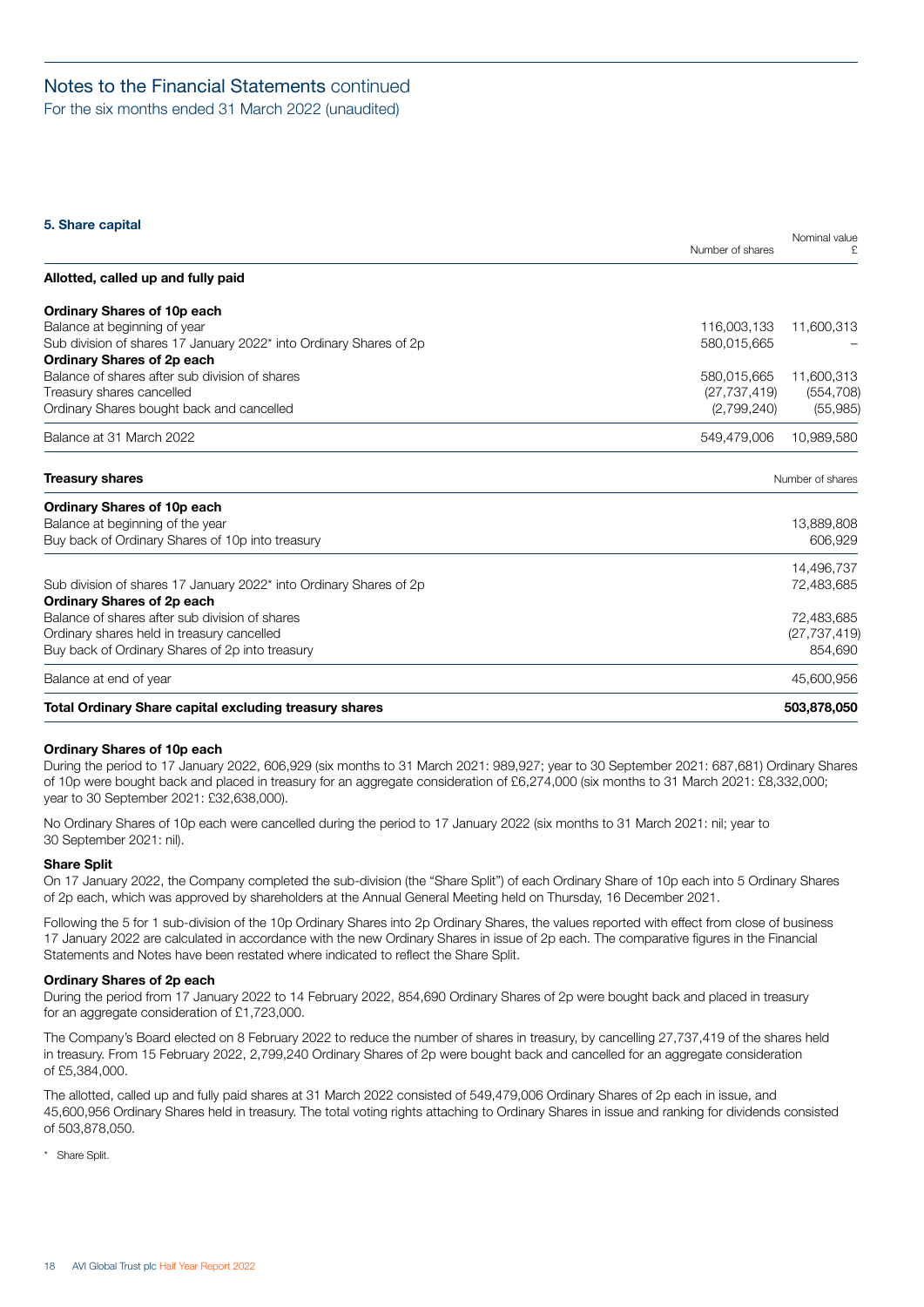<span id="page-20-0"></span>For the six months ended 31 March 2022 (unaudited)

# **6. Dividends**

During the period, the Company paid a final dividend of 10.50p (2.10p restated for Share Split) per Ordinary Share for the year ended 30 September 2021 on 4 January 2022 to Ordinary shareholders on the register at 3 December 2021 (ex-dividend 2 December 2021).

An interim dividend of 1.2p per Ordinary Share for the period ended 31 March 2022 has been declared and will be paid on 15 July 2022 to Ordinary shareholders on the register at the close of business on 24 June 2022 (ex-dividend 23 June 2022).

# **7. Values of financial assets and financial liabilities**

# **Valuation of financial instruments**

The Company measures fair values using the following hierarchy that reflects the significance of the inputs used in making the measurements.

The fair value is the amount at which the asset could be sold or the liability transferred in an orderly transaction between market participants, at the measurement date, other than a forced or liquidation sale.

Categorisation within the hierarchy has been determined on the basis of the lowest level input that is significant to the fair value measurement of the relevant assets as follows:

- Level 1 valued using quoted prices, unadjusted in active markets for identical assets or liabilities.
- Level 2 valued by reference to valuation techniques using observable inputs for the asset or liability other than quoted prices included  $in$  Level 1.
- Level 3 valued by reference to valuation techniques using inputs that are not based on observable market data for the asset or liability.

## **Financial assets**

The table below sets out fair value measurements of financial instruments as at the period end, by the level in the fair value hierarchy into which the fair value measurement is categorised.

| Financial assets at fair value through profit or loss at 31 March 2022     | Level 1<br>£'000 | Level 2<br>£'000 | Level 3<br>£'000 | Total<br>£'000 |
|----------------------------------------------------------------------------|------------------|------------------|------------------|----------------|
| Equity investments                                                         | 1,107,714        |                  | 3,247            | 1,110,961      |
|                                                                            | 1,107,714        |                  | 3,247            | 1,110,961      |
| Financial assets at fair value through profit or loss at 31 March 2021     | Level 1<br>£'000 | Level 2<br>£'000 | Level 3<br>£'000 | Total<br>£'000 |
| Equity investments<br>1,158,111                                            | 2,674            | 1,160,785        |                  |                |
|                                                                            | 1,158,111        |                  | 2,674            | 1,160,785      |
| Financial assets at fair value through profit or loss at 30 September 2021 | Level 1<br>£'000 | Level 2<br>£'000 | Level 3<br>£'000 | Total<br>£'000 |
| Equity investments                                                         | 1,193,120        |                  | 3,081            | 1,196,201      |
|                                                                            | 1,193,120        |                  | 3,081            | 1,196,201      |

## **Fair value of Level 3 investments**

The following table summarises the Company's Level 3 investments that were accounted for at fair value:

|                                              | 31 March<br>2022<br>£'000 | 31 March<br>2021<br>£'000 | 30 September<br>2021<br>£'000 |
|----------------------------------------------|---------------------------|---------------------------|-------------------------------|
| Opening fair value of investments            | 3,081                     | 2.616                     | 2,616                         |
| Transfer from Level 1 to Level 3 in the year |                           | 394                       | 394                           |
| Sales – proceeds                             | (210)                     | (615)                     | (616)                         |
| Realised gain/(loss) on equity sales         | 197                       | (24)                      | (24)                          |
| Movement in investment holding gains         | 179                       | 303                       | 711                           |
| Closing fair value of investments            | 3.247                     | 2.674                     | 3,081                         |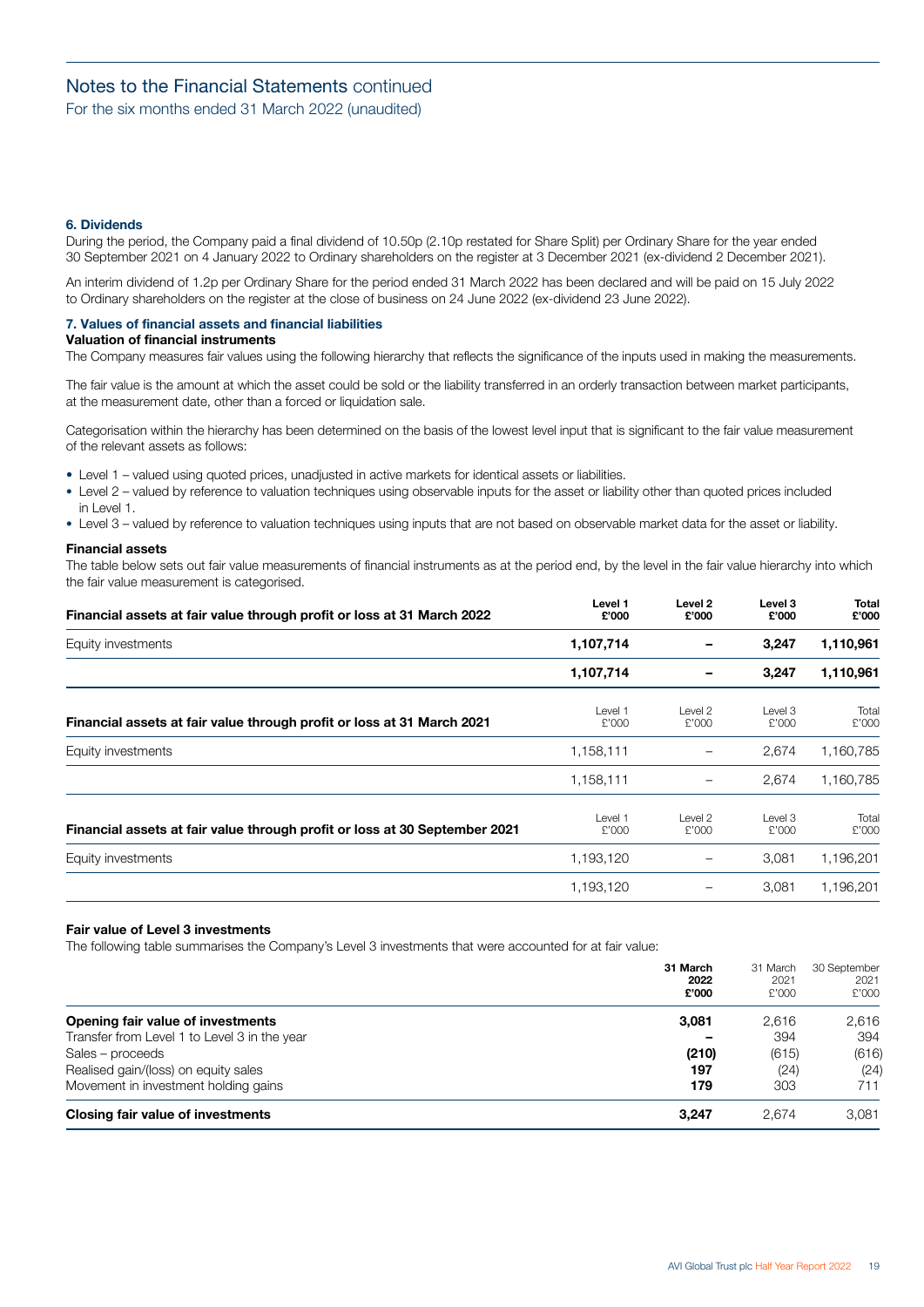For the six months ended 31 March 2022 (unaudited)

## **7. Values of financial assets and financial liabilities** continued **Financial liabilities**

# **Valuation of Loan Notes**

The Company's Loan Notes are measured at amortised cost, with the fair values set out below. Other financial assets and liabilities of the Company are carried in the Balance Sheet at an approximation to their fair value.

|                                                    | At 31 March 2022           |                     | At 31 March 2021    |                     | At 30 September 2021 |                     |
|----------------------------------------------------|----------------------------|---------------------|---------------------|---------------------|----------------------|---------------------|
|                                                    | <b>Book value</b><br>£'000 | Fair value<br>£'000 | Book value<br>£'000 | Fair value<br>£'000 | Book value<br>£'000  | Fair value<br>£'000 |
| 4.184% Series A Sterling Unsecured Loan Notes 2036 | (29, 910)                  | (34, 227)           | (29,902)            | (35, 755)           | (29,906)             | (36, 519)           |
| 3.249% Series B Euro Unsecured Loan Notes 2036     | (25, 279)                  | (28,019)            | (25, 487)           | (31,059)            | (25, 715)            | (31, 779)           |
| 2.93% Euro Senior Unsecured Loan Notes 2037        | (16.790)                   | (18, 161)           | (16,925)            | (20, 168)           | (17.078)             | (20, 700)           |
| Total                                              | (71, 979)                  | (80, 407)           | (72.314)            | (86,982)            | (72, 699)            | (88,998)            |

There is no publicly available price for the Company's Loan Notes, their fair market value has been derived by calculating the relative premium (or discount) of the loan versus the publicly available market price of the reference market instrument and exchange rates. As this price is derived by a model, using observable inputs, it would be categorised as level 2 under the fair value hierarchy.

The financial liabilities in the table below are shown at their fair value, being the amount at which the liability may be transferred in an orderly transaction between market participants. The costs of early redemption of the Loan Notes are set out in the Glossary on page [24](#page-25-0).

| <b>Financial liabilities at 31 March 2022</b> | Level 1<br>£'000  | Level 2<br>£'000    | Level 3<br>£'000         | Total<br>£'000      |
|-----------------------------------------------|-------------------|---------------------|--------------------------|---------------------|
| Loan Notes                                    |                   | (80, 407)           |                          | (80, 407)           |
|                                               |                   | (80, 407)           |                          | (80, 407)           |
| <b>Financial liabilities at 31 March 2021</b> | Level 1<br>£'000  | Level 2<br>£'000    | Level 3<br>£'000         | Total<br>£'000      |
| Loan Notes                                    |                   | (86,982)            | $\overline{\phantom{0}}$ | (86, 982)           |
|                                               |                   | (86,982)            | —                        | (86, 982)           |
| Financial liabilities at 30 September 2021    | Level 1<br>£'000  | Level 2<br>£'000    | Level 3<br>£'000         | Total<br>£'000      |
| Loan Notes<br>Total return swap liabilities   | $\qquad \qquad -$ | (88,998)<br>(1,091) | $\qquad \qquad -$        | (88,998)<br>(1,091) |
|                                               |                   | (90,089)            |                          | (90,089)            |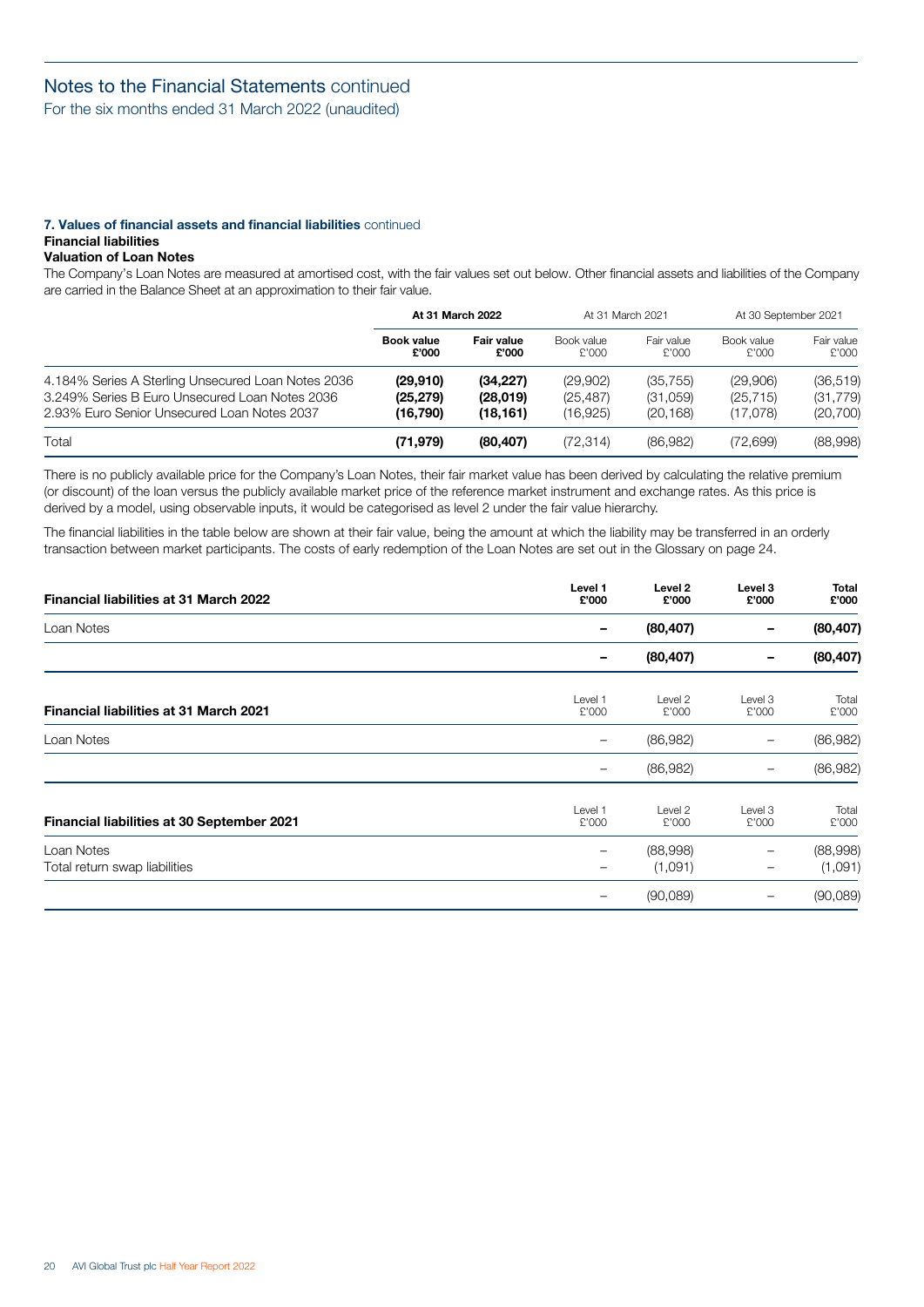For the six months ended 31 March 2022 (unaudited)

## **8. Derivatives**

The Company may use a variety of derivative contracts including total return swaps to enable the Company to gain long and short exposure to individual securities. Derivatives are valued by reference to the underlying market value of the corresponding security.

|                                                  | At 31 March<br>2022<br>£'000 | At 31 March At 30 September<br>2021<br>£'000 | 2021<br>£'000 |
|--------------------------------------------------|------------------------------|----------------------------------------------|---------------|
| <b>Total Return Swaps</b><br>Current liabilities |                              | -                                            | (1,091)       |
| Net value of derivatives                         |                              | $\overline{\phantom{0}}$                     | (1,091)       |

The gross positive exposure of Total Return Swaps as at 31 March 2022 was £nil (31 March 2021: £nil; 30 September 2021: £38,396,000) and the total negative exposure of Total Return Swaps was £nil (31 March 2021: £nil; 30 September 2021: £39,487,000). The collateral held as at 31 March 2022 was £nil (31 March 2021: £nil; 30 September 2021: £13,349,000).

#### **9. Related parties and transactions with the Investment Manager**

The Company paid management fees to Asset Value Investors Limited during the period amounting to £3,982,000 (six months to 31 March 2021: £3,324,000; year ended 30 September 2021: £7,126,000). At the half-year end, the following amounts were outstanding in respect of management fees: £nil (31 March 2021: £nil; 30 September 2021: £nil).

Fees paid to the Company's Directors for the six months ended 31 March 2022 amounted to £91,000 (six months to 31 March 2021: £84,000; year ended 30 September 2021: £171,000).

## **10. Post Balance Sheet events**

Since the period end and up to 27 May 2022, the Company has bought back 2,989,110 shares for an aggregate consideration of £5,777,000.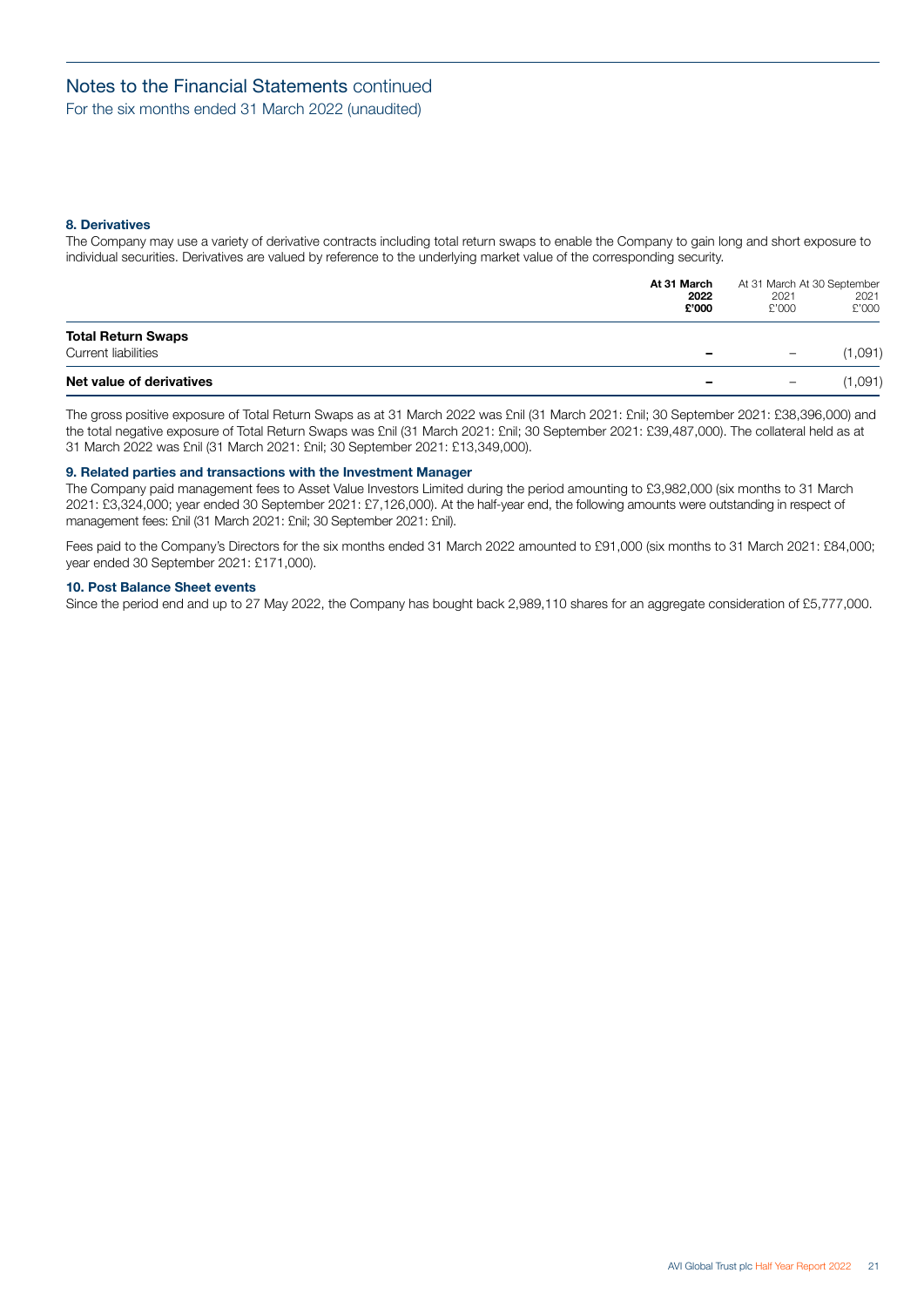# <span id="page-23-0"></span>Principal Risks and Uncertainties

The principal long term risks facing the Company are mostly unchanged since the date of the Annual Report 2021, as set out on pages 11 to 13 of that report. In large parts of the world, restrictions to prevent the spread of the COVID-19 virus have been eased or removed completely in the last few months. However, this is not universally the case and parts of China and Hong Kong in particular continue to have severe restrictions on movement and the Investment Manager continues to take full account of the likely effects of the pandemic on portfolio investments. The Board is also aware of the risk of further outbreaks of the virus and the possibility of restrictions being reimposed which could again affect the Company's operations. The Board has been reassured by the ability of the Investment Manager and other key service providers to continue to provide a good service while dealing with the effects of COVID-19 related restrictions. The Russian invasion of Ukraine initially led to heightened volatility in asset values. The Company has no direct investment exposure to Russia or to Ukraine. The Investment Manager carries out thorough, regular and detailed analyses of investee companies and takes full account of the likely effects of the invasion when reviewing existing and potential investments. The invasion has resulted in an increase in the volatility of asset prices and could lead to inflation becoming entrenched at a significantly higher level than has been experienced in developed economies for many years, which could in turn affect asset valuations.

Risks faced by the Company include, but are not limited to, investment risk, portfolio diversification, gearing, discount, market risk, market price volatility, currency, liquidity risk, interest rate and credit and counterparty risk. Details of the Company's management of these risks and exposure to them are set out in the Annual Report 2021.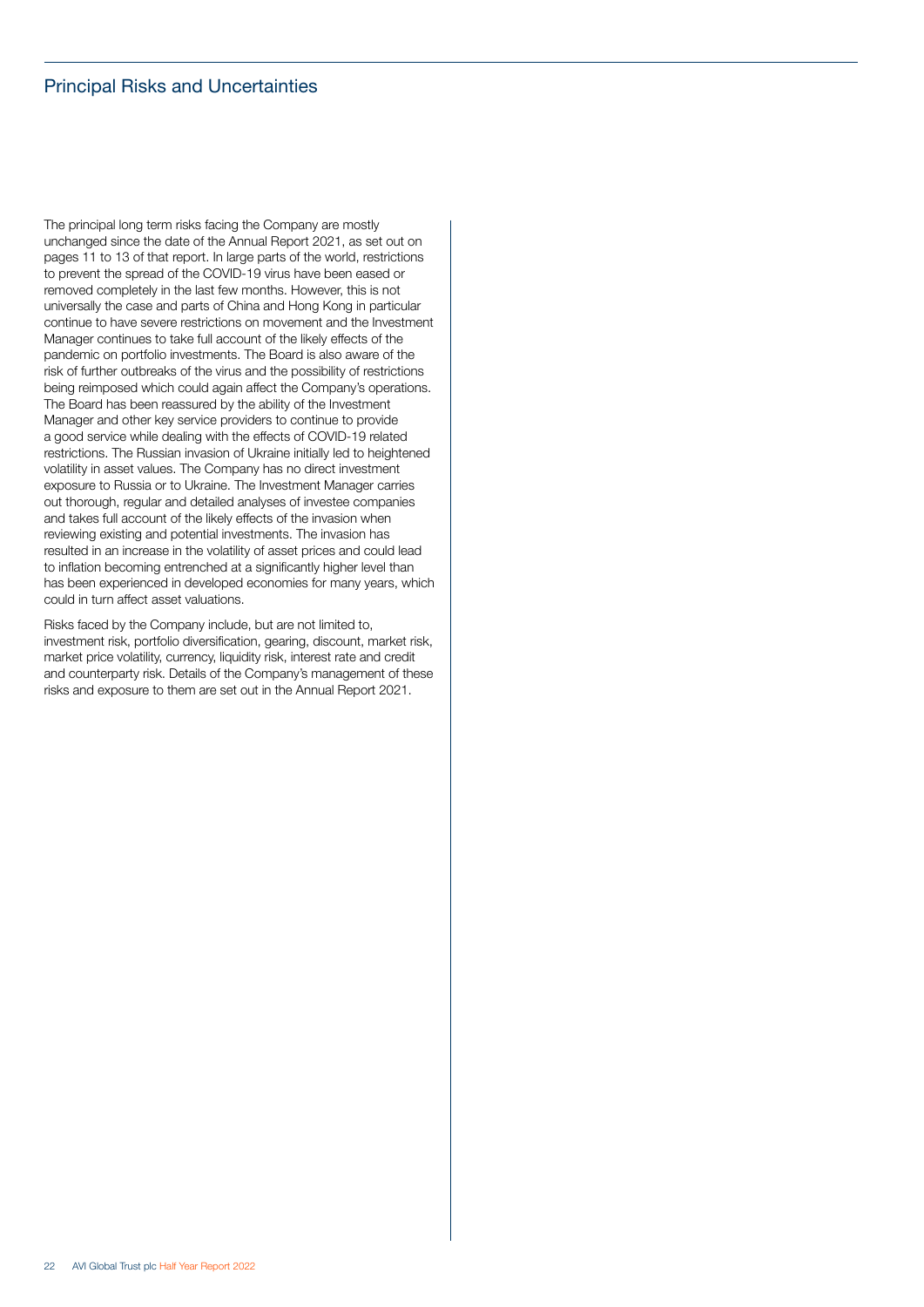# <span id="page-24-0"></span>Directors' Responsibility Statement

The Directors confirm that to the best of their knowledge:

- the condensed set of financial statements has been prepared in accordance with the applicable set of accounting standards; and gives a true and fair view of the assets, liabilities and financial position and return of the Company; and
- this Half Year Report includes a fair review of the information required by:
	- a) DTR 4.2.7R of the Disclosure Guidance and Transparency Rules, being an indication of important events that have occurred during the first six months of the financial year and their impact on the condensed set of financial statements; and a description of the principal risks and uncertainties for the remaining six months of the year; and
	- b) DTR 4.2.8R of the Disclosure Guidance and Transparency Rules, being related party transactions that have taken place in the first six months of the current financial year and that have materially affected the financial position or performance of the Company during that period; and any changes in the related party transactions described in the last Annual Report that could do so.

This Half Year Report was approved by the Board of Directors on 8 June 2022 and the above responsibility statement was signed on its behalf by Susan Noble, Chairman.

Susan Noble Chairman

8 June 2022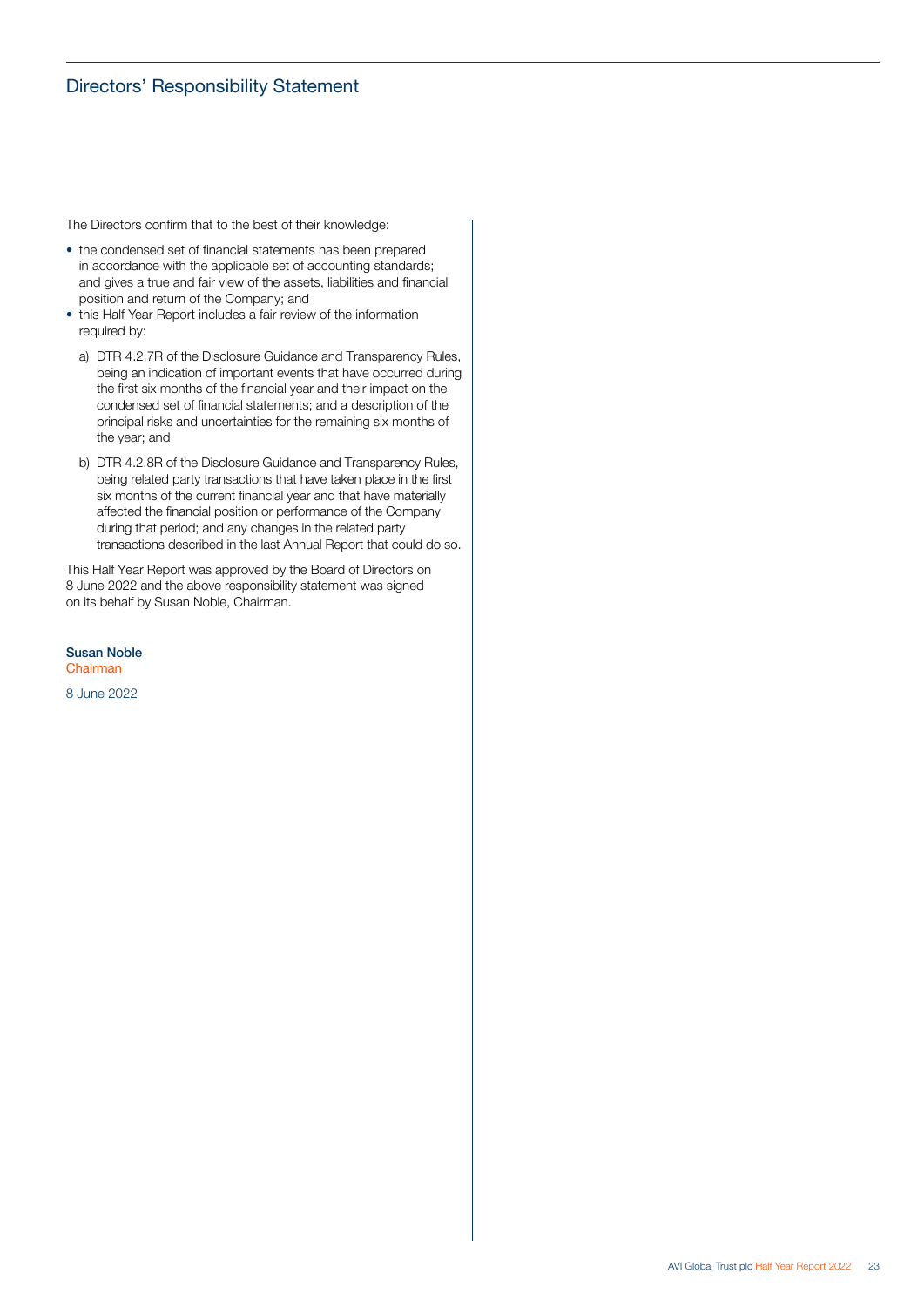### <span id="page-25-0"></span>**Alternative Performance Measure ('APM')**

An APM is a numerical measure of the Company's current, historical or future financial performance, financial position or cash flows, other than a financial measure defined or specified in the applicable financial framework.

## **Comparator Benchmark**

The Company's Comparator Benchmark is the MSCI All Country World ex-US Total Return Index, expressed in Sterling terms. The benchmark is an index which measures the performance of global equity markets, both developed and emerging. The weighting of index constituents is based on their market capitalisation. Dividends paid by index constituents are assumed to be reinvested in the relevant securities at the prevailing market price. The Investment Manager's investment decisions are not influenced by whether a particular company's shares are, or are not, included in the benchmark. The benchmark is used only as a yard stick to compare investment performance.

### **Cost**

The book cost of each investment is the total acquisition value, including transaction costs, less the value of any disposals or capitalised distributions allocated on a weighted average cost basis.

In the case of total return swaps, cost is defined as the notional cost of the position.

#### **Discount/Premium**

If the share price is lower than the NAV per share it is said to be trading at a discount. The size of the discount is calculated by subtracting the share price from the NAV per share and is usually expressed as a percentage of the NAV per share. If the share price is higher than the NAV per share, this situation is called a premium.

The discount and performance are calculated in accordance with guidelines issued by the AIC. The discount is calculated using the net asset values per share inclusive of accrued income with debt at fair value.

#### **Earnings before Interest, Tax, Depreciation and Amortisation ('EBITDA')**

A proxy for the cash flow generated by a business – it is most commonly used for businesses that do not (yet) generate operating or shareholder profits.

### **Enterprise value (EV)**

A measure of a company's total value, including any debt on its balance sheet.

# **Enterprise value / forward EBITDA ("EV/ fwd EBITDA")**

A tool used to compare the value of the whole Company, debt included, to the Company's next year forecasted earnings before interest, taxes, depreciation, and amortisation.

#### **EV/EBIT**

A tool used to compare the value of the whole company, debt included, to the company's earnings before interest and taxes.

#### **EV/EBITDA**

A tool used to compare the value of the whole company, debt included, to the company's earnings before interest, taxes, depreciation and amortisation.

#### **Expense Ratio (APM)/Ongoing Charges Ratio**

As recommended by the AIC in its current guidance, the Company's Ongoing Charges Ratio is the sum of: (a) its Expense Ratio; and (b) the Ongoing Charges Ratios incurred at the underlying funds in which the Company has investments, weighted for the value of the investment in each underlying fund as a percentage of the Company's NAV. The Company's Expense Ratio is its annualised expenses of £9,971,000 (excluding finance costs and certain non-recurring items) expressed as a percentage of the average monthly net assets of £1,143,370,000 of the Company during the period.

A reconciliation of the Ongoing Charges to the Expense Ratio as at 31 March 2022 is provided below:

| Expense Ratio (a Key Performance Indicator) | a         | $0.87\%$ |
|---------------------------------------------|-----------|----------|
| Underlying Charges Ratio                    |           | 1.39%    |
| Ongoing Charges Ratio                       | $= a + b$ | 2.26%    |

#### **Gearing**

Gearing refers to the ratio of the Company's debt to its equity capital. The Company may borrow money to invest in additional investments for its portfolio. If the Company's assets grow, the shareholders' assets grow proportionately more because the debt remains the same. But if the value of the Company's assets falls, the situation is reversed. Gearing can therefore enhance performance in rising markets but can adversely impact performance in falling markets.

The gearing of 11.5% represents borrowings of £128,312,000 expressed as a percentage of shareholders' funds of £1,114,548,000. Net gearing of -0.3% represents borrowings of £128,312,000, less net current assets of £131,899,000, expressed as a percentage of shareholders' funds of £1,114,548,000.

As at 31 March 2022, the values of Loan Notes were:

|                                                                | 2036<br>GBP loan<br>£'000 | 2036<br>EUR loan<br>f'000 | 2037<br>EUR Ioan<br>£'000 | <b>JPY</b><br>revolving<br>credit<br>facility*<br>£'000 | Total<br>£'000                     |
|----------------------------------------------------------------|---------------------------|---------------------------|---------------------------|---------------------------------------------------------|------------------------------------|
| Value of issue<br>Unamortised issue costs<br>Exchange movement | 30,000<br>(90)            | 22.962<br>(69)<br>2,386   | 17.526<br>(109)<br>(627)  | (4.868)                                                 | 61.201 131.689<br>(268)<br>(3.109) |
| Amortised book cost                                            | 29.910                    | 25,279                    | 16.790                    |                                                         | 56.333 128.312                     |
| Fair value                                                     | 34.227                    | 28,019                    | 18.161                    |                                                         | 56,333 136,740                     |
| Redemption value                                               | 38.866                    | 34.242                    | 22.675                    |                                                         | 56.333 152.116                     |

On 12 April 2022 (and after the end of the period under review) JPY9 billion was repaid. The facility continues to be in place and the Company is able to draw an amount equivalent to JPY9 billion on demand.

The values of the Loan Notes are calculated using net present values of future cash-flows, the yields taking account of the market spread and exchange rates. The redemption value includes the penalty payable on early redemption.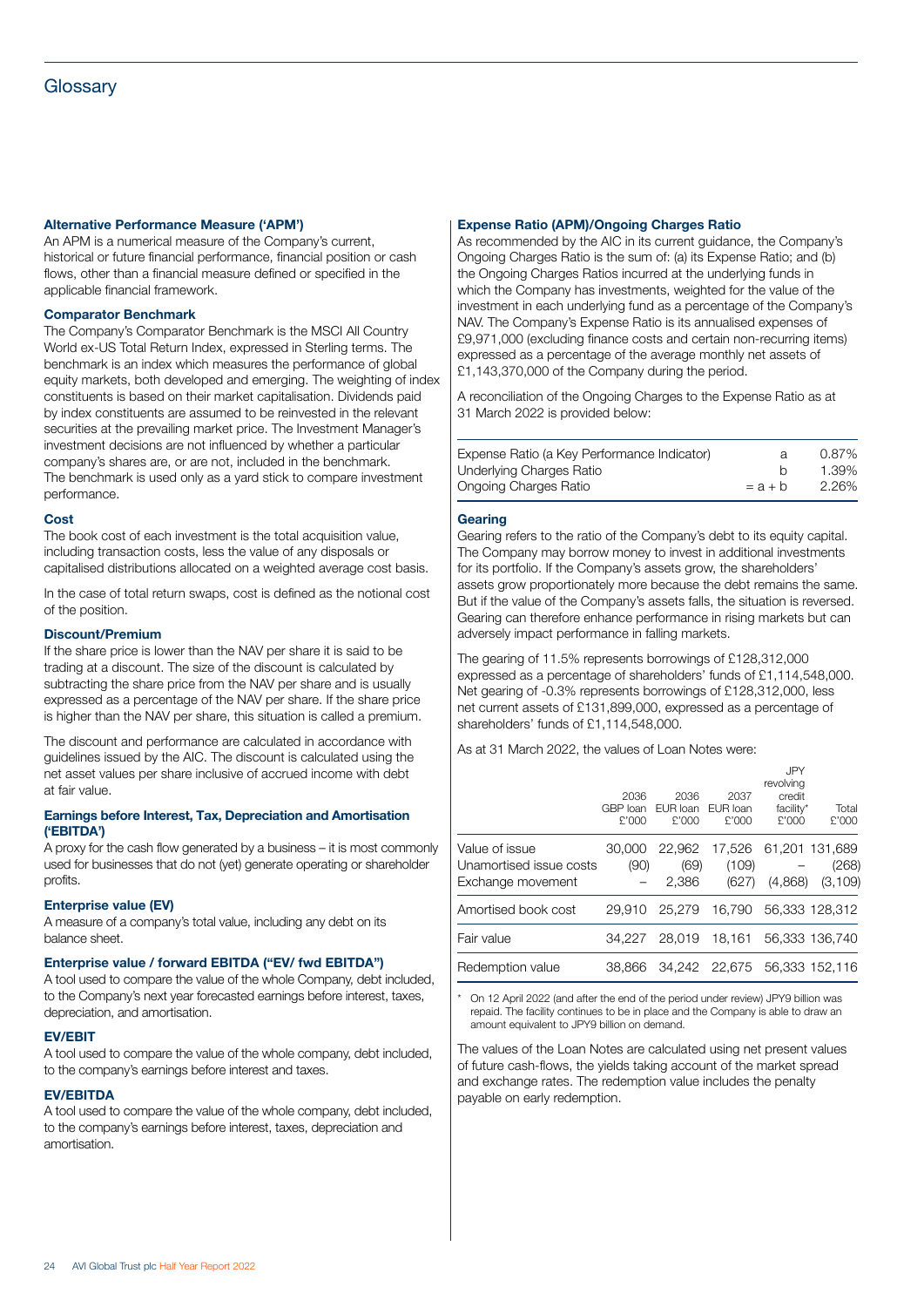# <span id="page-26-0"></span>**Internal Rate of Return ('IRR')**

The IRR is the annualised rate of return earned by an investment, adjusted for dividends, purchases and sales, since the holding was first purchased.

In some instances, we display "n/a" instead of IRR figures in the Investment Portfolio table. In most instances, this is done if the holding period is less than three months, as annualising returns over shortterm periods can produce misleading numbers.

# **LTM EBITDA**

Last twelve months earnings before interest, tax, depreciation, and amortisation.

## **Net Asset Value ('NAV') per share**

The NAV per share is shareholders' funds expressed as an amount per individual share. Shareholders' funds are the total of all of the Company's assets, at their current market value, having deducted all liabilities and prior charges at par value, or at their fair value as appropriate. The NAV per share of 221.19p is calculated by dividing the NAV £1,114,548,000 by the number of Ordinary Shares in issue, excluding treasury shares, of 503,878,050.

The NAV with debt at fair value is calculated in the same manner but with debt at fair value £80,407,000, rather than the par value of £71,979,000. The NAV with debt at fair value is therefore 219.52p.

| Shareholders' Debt at      | funds par value* fair value*<br>$(E'000)$ $(E'000)$ $(E'000)$ | Debt at | <b>Shares</b><br>outstanding par value fair value                 | NAV with NAV with<br>debt at odebt at |  |
|----------------------------|---------------------------------------------------------------|---------|-------------------------------------------------------------------|---------------------------------------|--|
|                            |                                                               |         | 31-Mar-22 1,114,548 71,979 80,407 503,878,050 221.19 219.52       |                                       |  |
| 31-Mar-21 1.085.424 72.314 |                                                               |         | 86.982 522.809.015** 207.61** 204.81**                            |                                       |  |
|                            |                                                               |         | 30-Sep-21 1,133,222 72,699 88,998 510,566,625** 221.95** 218.76** |                                       |  |

Not including the Revolving Credit Facility, which is not fair valued. \*\* Restated for Share Split.

# **Portfolio weighted-average discount**

The portfolio weighted-average discount is calculated as being the sum of the products of each holding's weight in AGT's portfolio times its discount. AVI calculates an estimated sum-of-the-parts NAV per share for each holding in AGT's portfolio. This NAV is compared with the share price of the holding in order to calculate a discount.

# **Return on Investment ('ROI')**

The ROI is the total profits earned to date on an investment divided by the total cost of the investment.

# **Shares bought back and held in treasury**

The Company may repurchase its own shares and shares repurchased may either be cancelled immediately or held in treasury. Shares repurchased, whether cancelled or held in treasury, do not qualify to vote at shareholder meetings or receive dividends. Share repurchases may increase earnings per share. Further, to the extent that shares are repurchased at a price below the prevailing net asset value per share, this will enhance the net asset value per share for remaining shareholders.

# **Total Return – NAV and Share Price Returns**

The combined effect of any dividends paid, together with the rise or fall in the share price or NAV. Total return statistics enable the investor to make performance comparisons between investment trusts with different dividend policies. Any dividends received by a shareholder are assumed to have been reinvested in either additional shares in the Company or in the assets of the Company at the prevailing NAV, in either case at the time that the shares begin to trade ex-dividend. An annualised return is the average compound annual return, for return data over a period of time longer than a year.

### **Weight**

Weight is defined as being each position's value as a percentage of total assets less current liabilities.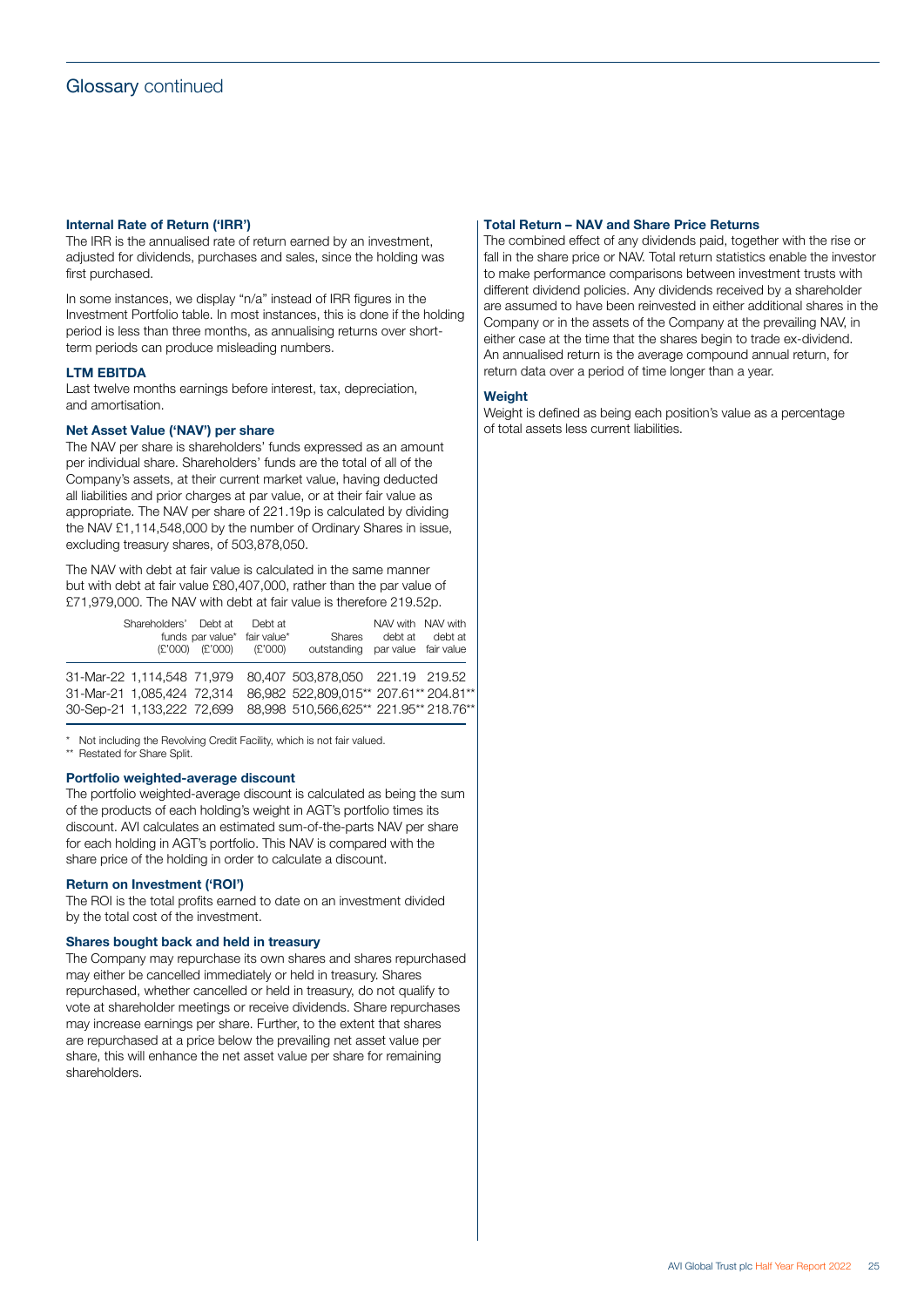# <span id="page-27-0"></span>Shareholder Information

# **Dividends**

Shareholders who wish to have dividends paid directly into a bank account rather than by cheque to their registered address can complete a mandate form for the purpose. Mandate forms may be obtained from Equiniti Limited, Aspect House, Spencer Road, Lancing, West Sussex BN99 6DA on request or downloaded from Equiniti's website [www.shareview.co.uk](http://www.shareview.co.uk). The Company operates the BACS system for the payment of dividends. Where dividends are paid directly into shareholders' bank accounts, dividend tax vouchers are sent to shareholders' registered addresses.

### **Share Prices**

The Company's Ordinary Shares are listed on the London Stock Exchange under 'Investment Trusts'. Prices are published daily in The Financial Times, The Times, The Daily Telegraph, The Scotsman and The Evening Standard.

## **Change of Address**

Communications with shareholders are mailed to the last address held on the share register. Any change or amendment should be notified to Equiniti Limited at the address given above, under the signature of the registered holder.

#### **Daily Net Asset Value**

The net asset value of the Company's shares can be obtained by contacting Customer Services on 020 7659 4800 or via the website: [www.aviglobal.co.uk.](http://www.aviglobal.co.uk)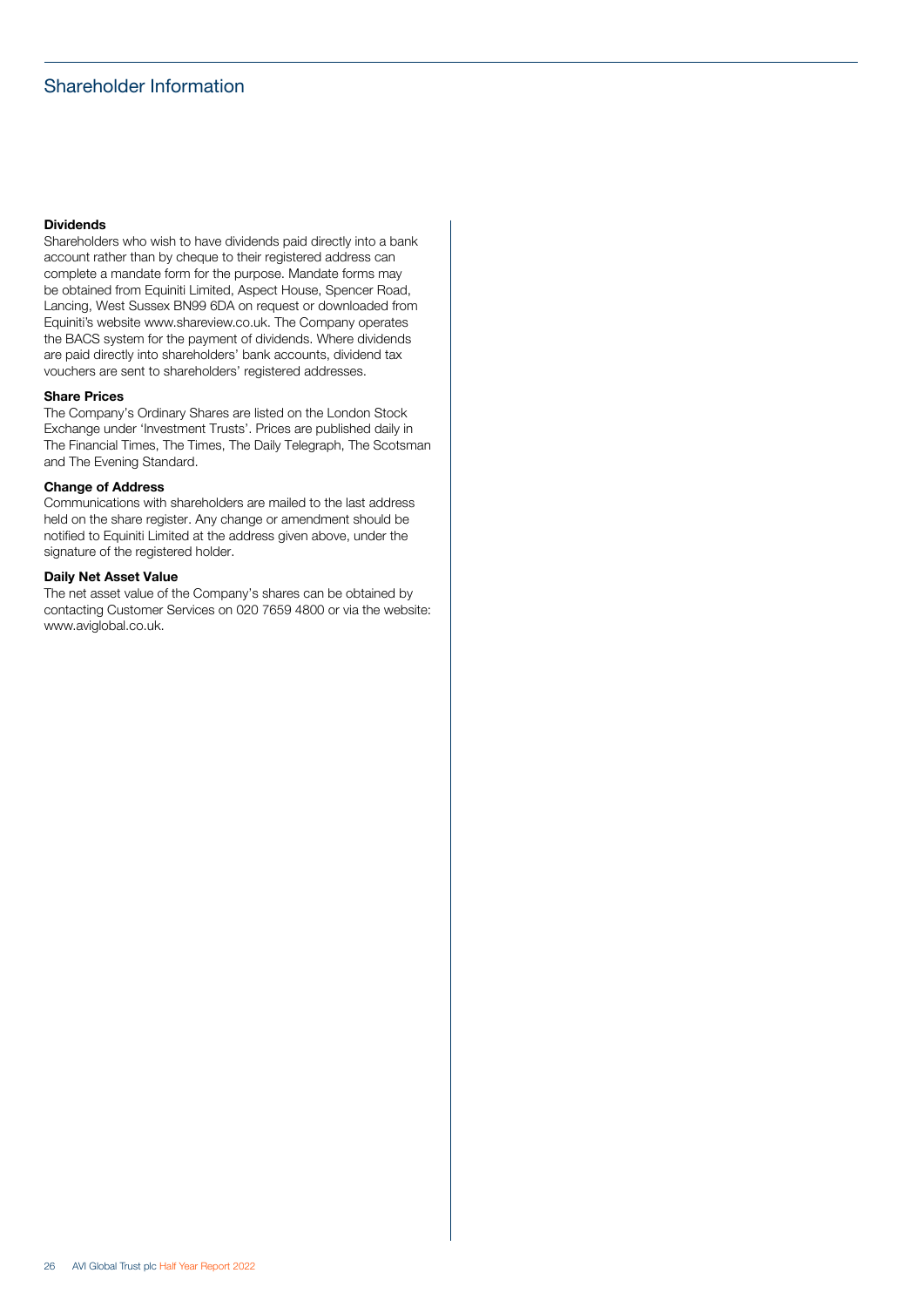# <span id="page-28-0"></span>Company Information

## **Directors**

Susan Noble (Chairman) Anja Balfour Neil Galloway Graham Kitchen Nigel Rich (retired from the Board on 16 December 2021) Calum Thomson

### **Secretary**

Link Company Matters Limited Beaufort House 51 New North Road Exeter Devon EX4 4EP Tel: 01392 477500

# **Registered Office**

Beaufort House 51 New North Road Exeter Devon EX4 4EP

Registered in England & Wales No. 28203

# **Investment Manager and AIFM**

Asset Value Investors Limited 2 Cavendish Square London W1G 0PU

# **Registrar and Transfer Office**

Equiniti Limited Aspect House Spencer Road Lancing West Sussex BN99 6DA

Registrar's Shareholder Helpline Tel. 0371 384 2490 *Lines are open 8.30am to 5.30pm, Monday to Friday.*

# **Corporate Broker**

Jefferies Hoare Govett 100 Bishopsgate London EC2N 4JL

**Auditor** KPMG LLP 319 St Vincent Street Glasgow G2 5AS

# **Depositary**

J.P. Morgan Europe Limited 25 Bank Street London E14 5JP

# **Banker and Custodian**

JPMorgan Chase Bank NA 125 London Wall London EC2Y 5AJ



# HOW TO INVEST

AVI Global Trust plc is a closed-end investment trust with shares listed on the London Stock Exchange and part of the FTSE 250 index. Shares in AVI Global Trust can be bought directly on the London Stock Exchange or through platforms.

For more information visit:<br>**[www.aviglobal.co.uk](http://www.aviglobal.co.uk)** IQ